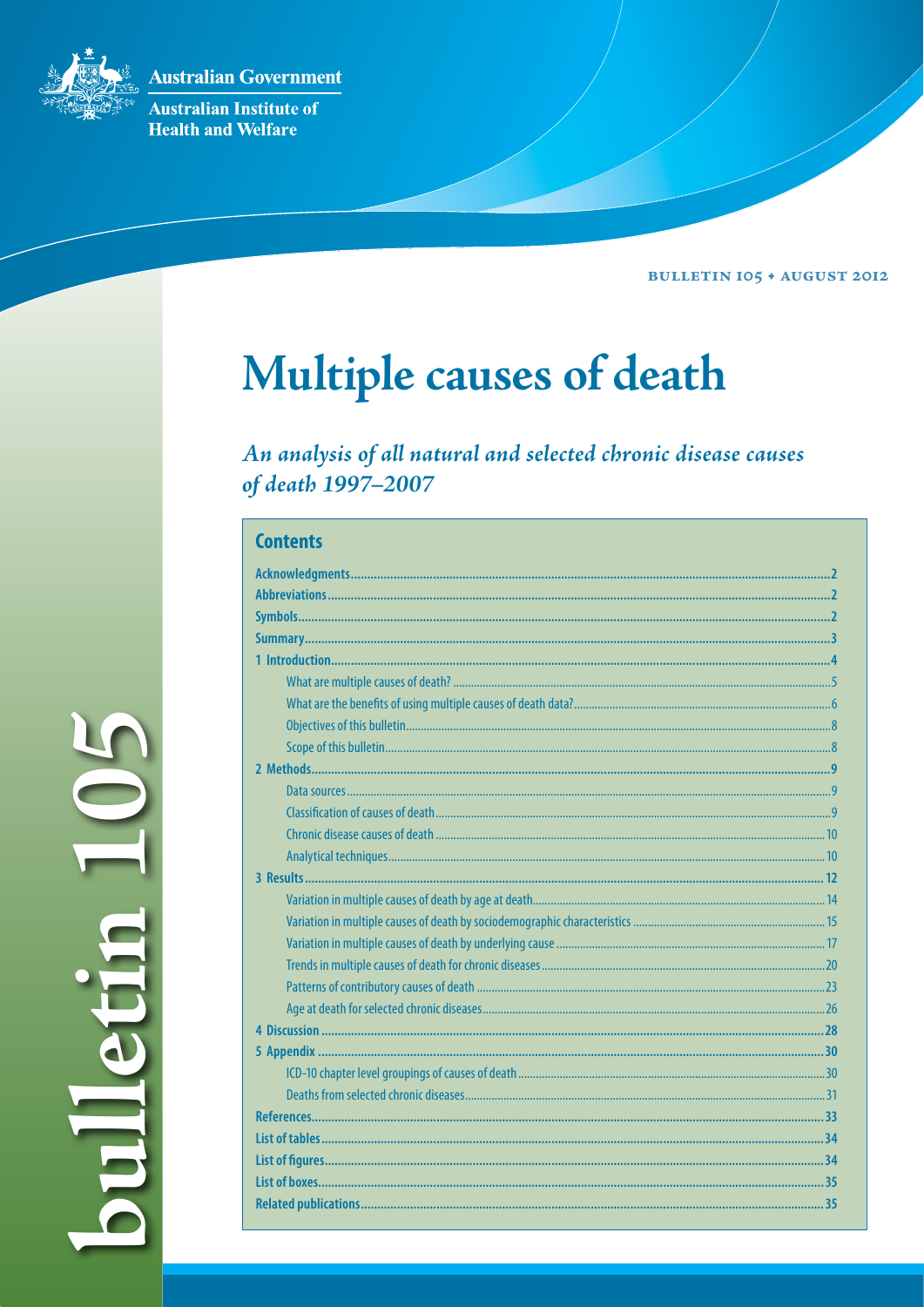## **Acknowledgments**

This bulletin was written by Karen Bishop and Jeanette Tyas of the Health Group at the Australian Institute of Health and Welfare. Valuable input was provided by Ann Hunt, Lisa McGlynn and others in the Health Group and by Sue Walker, Director of the National Centre for Health Information Research and Training at the Queensland University of Technology. Allan Nicholls provided advice on statistical methods.

The mortality data used in this bulletin were provided by the Registries of Births, Deaths and Marriages, the Australian Bureau of Statistics and the National Coroners Information System. These data are maintained at the Australian Institute of Health and Welfare in the National Mortality Database.

This bulletin was funded by the Australian Government Department of Health and Ageing.

## **Abbreviations**

| <b>ABS</b>  | Australian Bureau of Statistics            |
|-------------|--------------------------------------------|
| AIHW        | Australian Institute of Health and Welfare |
| <b>CHD</b>  | coronary heart disease                     |
| <b>COPD</b> | chronic obstructive pulmonary disease      |
| <b>NCIS</b> | National Coroners Information System       |
| <b>ICD</b>  | International Classification of Diseases   |
| <b>RBDM</b> | Registry of Births, Deaths and Marriages   |
| <b>WHO</b>  | World Health Organization                  |

## **Symbols**

not applicable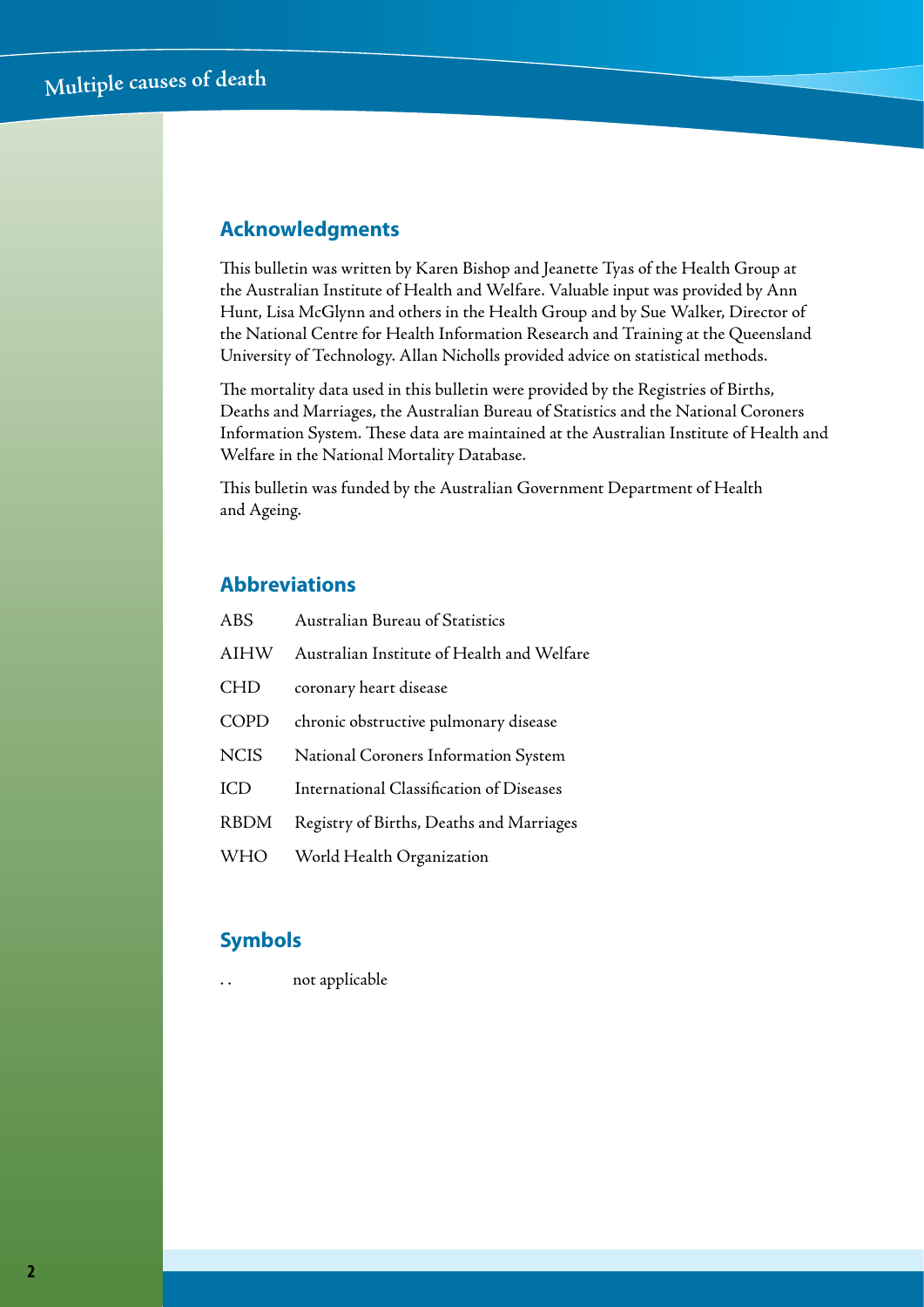## **Summary**

Multiple causes of death data are useful for describing the role of all diseases involved in deaths due to natural causes. This bulletin is the first comprehensive application of multiple causes of death statistics to natural causes of death and specific chronic diseases of public health importance in Australia. It may be useful for guiding and improving policy for reducing deaths from these chronic diseases and for targeting future investment in health prevention. When describing patterns of causes of death using only the underlying cause, important cause information is overlooked. Analyses using multiple cause data complement routine descriptions of mortality that use only the underlying cause and offer broader insight into the disease processes occurring at the end of life.

#### **Key findings about multiple causes of death include:**

- • During the period 1997 to 2007, there were 1,442,303 deaths in Australia, with 93% due to natural causes.
- • Deaths due to natural causes were not always caused by a single disease; in 2007, only 1 in 5 deaths were reported as being caused by a single disease.
- • The proportion of deaths reported as being caused by five or more diseases increased from 11% in 1997 to 21% in 2007.
- • In 2007, on average, 3.1 diseases contributed to each death due to natural causes.
- • For younger people (aged 30–59) and for very old people (aged 95 or more), on average, fewer diseases were involved in causing their deaths than for people aged 75–94.

#### **Key findings about multiple causes for selected chronic disease deaths include:**

- • Cancer was usually reported as the underlying cause of death in deaths involving cancers—in 93% for lung, 91% for liver and 84% for colorectal.
- • For deaths involving chronic and unspecified kidney failure, diabetes and asthma, 17%, 29% and 30% respectively were captured in the underlying cause information.
- • Coronary heart disease (CHD) was a leading contributory cause for deaths involving selected chronic diseases. It contributed to 47% of deaths involving diabetes, 39% involving chronic and unspecified kidney failure, and 34% of deaths involving each of chronic obstructive pulmonary disease (COPD) and asthma.
- • Hypertensive diseases featured as a leading contributor to deaths involving selected chronic diseases, in particular diabetes (30%), cerebrovascular diseases and asthma (each 25%), CHD (20%) and chronic and unspecified kidney failure (17%).
- • Diabetes was a common contributory cause, in particular for deaths involving chronic and unspecified kidney failure (20%), CHD (16%) and asthma (16%).
- • Cerebrovascular diseases commonly contributed to chronic disease deaths that also involved dementia and Alzheimer disease (23%), diabetes (20%) and CHD (13%).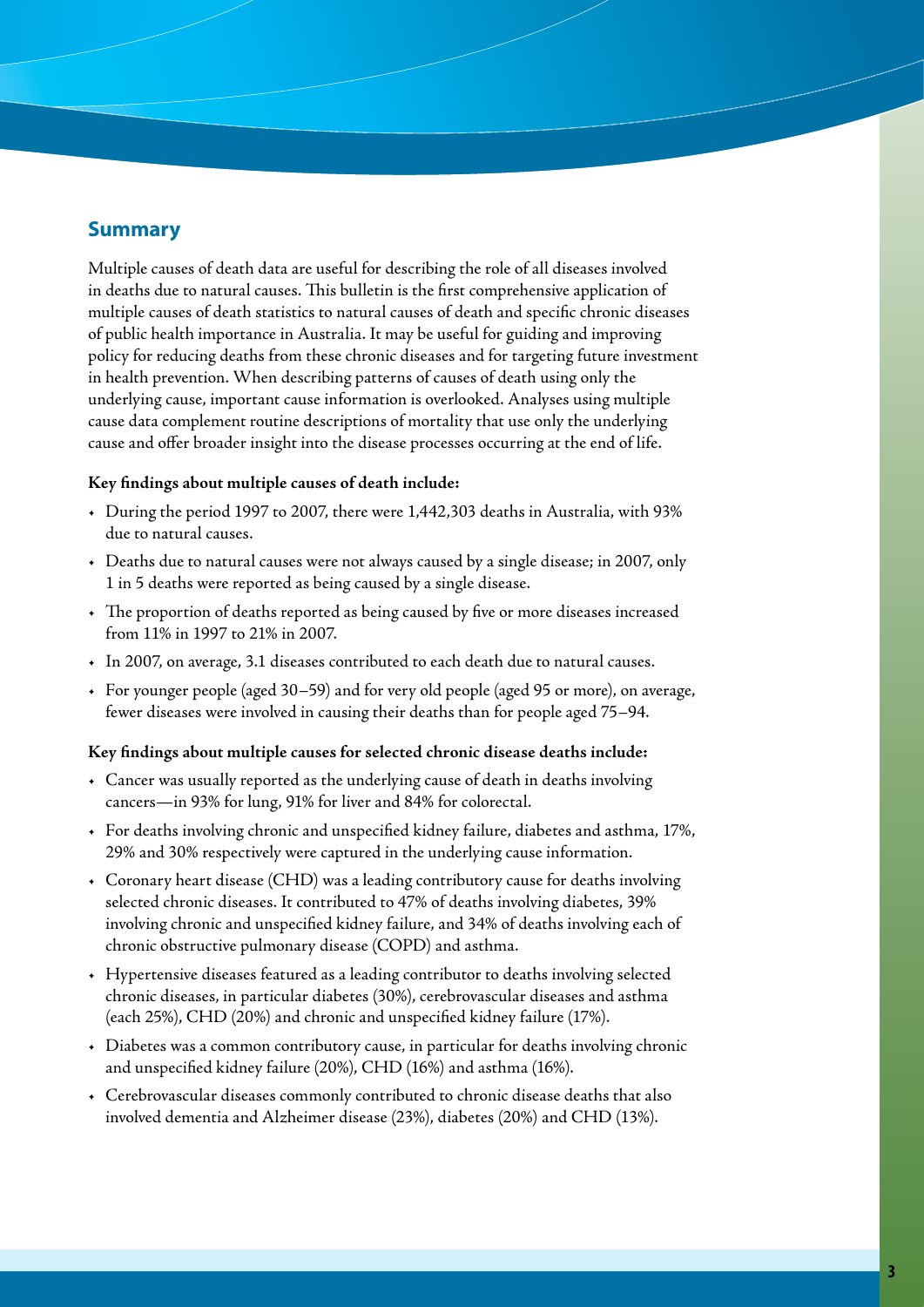## **1 Introduction**

Patterns of cause of death are usually compiled using only one of the conditions reported on the death certificate—the underlying cause (that is, the disease or injury that initiated the train of events leading directly to death, or the circumstances of the accident or violence that produced the fatal injury). Analysis of the underlying cause of death is important as it is a point at which preventive interventions can be targeted (WHO 2009). However, in the majority of deaths, more than one disease is indicated as causing or significantly contributing to the death. Information about all the diseases that play a role in causing a death is referred to as multiple causes of death.

The use of multiple causes of death data to describe patterns of mortality is becoming more prominent (for examples, see ABS 2012; Desequelles et al. 2010, Gorina & Lentzner 2008; Redelings et al. 2006; Redelings et al. 2007). These data provide a more complete picture of all the conditions that contribute to deaths. These data can also expand the knowledge base for guiding health policy and funding activities, enhance other measures of population health that rely on cause of death data, such as burden of disease, and improve the comparability of data for international comparisons of mortality. Furthermore, descriptions of the diseases that commonly contribute to death and their association with specific other diseases can improve understanding of the joint role of diseases on death and provide insight for developing alternative interventions to enhance quality of life.

Chronic diseases are a major cause of morbidity and mortality in Australia and the prevalence of many chronic diseases is increasing (AIHW 2012). The nature of the leading causes of death has changed during the past century from infectious diseases to chronic diseases. People are also living longer and ageing of the population is associated with increasing co-morbidities, particularly when chronic diseases are present.

Assessments of all diseases that contribute to death are particularly relevant to chronic diseases deaths. This bulletin is the first comprehensive application of multiple causes of death statistics, including trends over time, to natural causes of death and chronic diseases of public health importance.

Both age and the condition selected as the underlying cause of death typically influence the number and types of multiple causes (Desequelles et al. 2010; Gorina & Lentzner 2008; Wilkins et al. 1997). In this bulletin these aspects of multiple causes of death are explored for broad categories of disease and for selected chronic disease causes of death (see Appendix for a list of the disease categories used in this bulletin).

Many deaths due to the chronic diseases reported in this bulletin are preventable and many of the deaths occur among people aged less than 75. In addition, chronic diseases often co-exist with other diseases and the likelihood of having one or more chronic diseases increases with age (AIHW 2012). Consequently, an assessment of the mortality caused by and associated with these chronic diseases is warranted.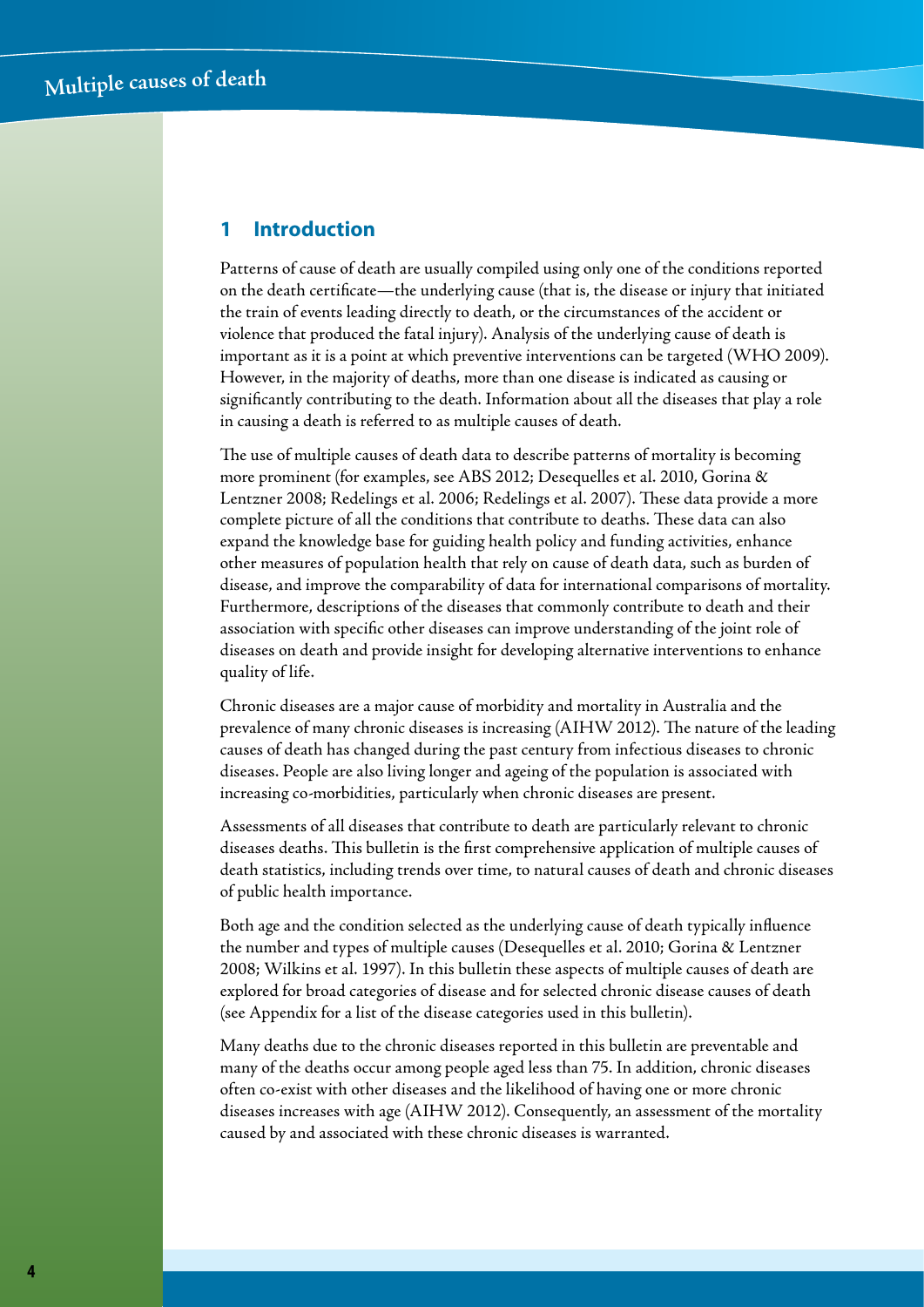The information gained through analysis of multiple causes of death data can facilitate an understanding of the common patterns of diseases that contribute to chronic diseases deaths, while also providing a basis for surveillance of emerging patterns over time.

An assessment of the variation in multiple causes of death by age, and by other sociodemographic characteristics, such as Indigenous status and remoteness and socioeconomic status, is also presented.

#### **What are multiple causes of death?**

Multiple causes of death occur when two or more diseases or conditions are recorded as contributing to death. A Medical Certificate of Cause of Death (death certificate) is used for documenting the diseases considered to be instrumental in causing a death. Usually a medical practitioner documents the diseases that caused the death on the death certificate, but for some deaths (in Australia) a coroner provides information about the causes.

The World Health Organization (WHO) recommends a standard format for death certificates that can be used for collating international statistics on causes of death (WHO 2009). The WHO recommendations for documenting the causes of death have been adopted throughout Australia.

The format of the death certificate enables a medical practitioner to document all medical conditions instrumental in causing the death, including the condition that led directly to death (the immediate cause), all the antecedent causes (that is, those that occurred as a result of the reported underlying cause and before the immediate cause) and all other significant conditions that contributed to the death but were not related to the disease or condition that caused it. The terminology to describe the different cause types used in this bulletin is presented in Box 1.

Multiple cause of death data represent all the diseases or conditions reported on a death certificate. The Australian Bureaus of Statistics (ABS) defines multiple cause coding as 'the coding of all morbid conditions, diseases and injuries entered on the death certificate, including those involved in the morbid train of events leading to the deaths which were classified as either the underlying cause, the immediate cause, or any intervening causes, and those conditions which contributed to death but were not related to the disease or condition causing death' (ABS 2012).

The information documented on death certificates is coded by the ABS to the international standard recommended by the WHO. The death certificate indicates each cause type (underlying, antecedent and other significant contributory causes) that should be documented. The coding process considers the sequence of occurrence of each disease or health condition, removes duplicate disease information and applies other logical rules to select the underlying and associated causes. This process is automated and results in a standardised output that can be used for statistical analyses of causes of death, at both a national and international level.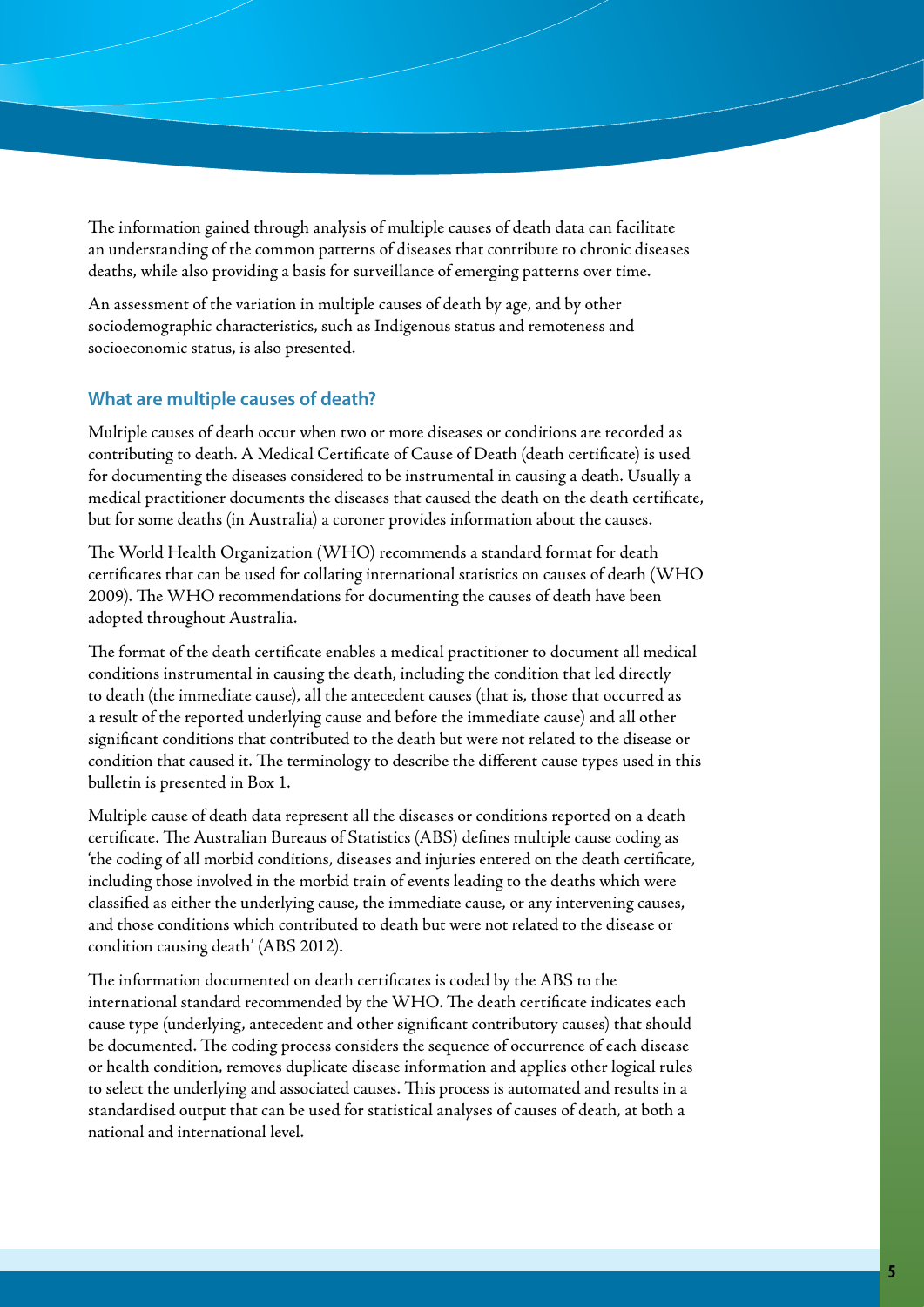#### **Box 1: Terminology used to describe cause of death types**

**Causes of death**—defined (in 1967, by the World Health Assembly) as 'all those diseases, morbid conditions or injuries which either resulted in or contributed to death and the circumstances of the accident or violence which produced any such injuries'. This definition aims to capture all the relevant information on the death certificate thereby reducing bias that might arise if, for example, the certifier selected some conditions for entry and rejected others. The causes of death, as documented on the death certificate, should not include symptoms or the mode of dying.

**Underlying cause of death**—the disease or injury that initiated the train of events leading directly to death, or the circumstances of the accident or violence that produced the fatal injury. For each death only a single underlying cause is selected from among all the conditions reported. The underlying cause provides a logical point to target public health interventions aimed at preventing the precipitating cause from occurring—that is, by breaking the chain of events or providing a treatment or cure. The underlying cause of death refers to the health condition or event at the beginning of the chain of events leading to death.

**Associated causes of death**—causes, other than the underlying cause, that were instrumental in causing death. They encompass conditions that intervened or significantly contributed to the death. Associated causes include:

- the immediate (or direct) cause; that is, the condition that occurred immediately before death or closest to the time of death
- • all intermediate (or intervening) causes; that is, the conditions that occurred between the underlying and immediate causes
- • all significant contributing causes; that is, all significant conditions contributing to the death but which did not bring about the underlying cause, including significant pre-existing conditions.

Associated causes of death are sometimes collectively referred to as contributing causes. In this bulletin, any disease or condition that is reported on the death certificate is considered as contributing to the death; that is multiple causes (see below) comprise all contributing causes.

**Multiple causes of death**—all diseases or injuries reported on the death certificate; that is, any cause that contributed to the death. Multiple causes include the underlying and all associated causes.

#### **What are the benefits of using multiple causes of death data?**

Analyses using multiple causes of death data provide a more complete representation of all diseases and conditions that caused the death. Numerous authors have described the benefits of using multiple causes of death data; some recent accounts include ABS 2012; Desequelles et al. 2010; Gorina & Lentzner 2008; Redelings et al. 2006; Redelings et al. 2007. Some of the advantages of these data are:

• Deaths infrequently have a single cause. Therefore in describing patterns of mortality using only the underlying cause, important cause information is overlooked. The death certification process (in Australia) allows for up to 20 diseases to be reported as causing or contributing to a death. Analyses of multiple causes of death data complement routine analyses based on only the underlying cause and offer broader insight into the disease processes occurring at the end of life.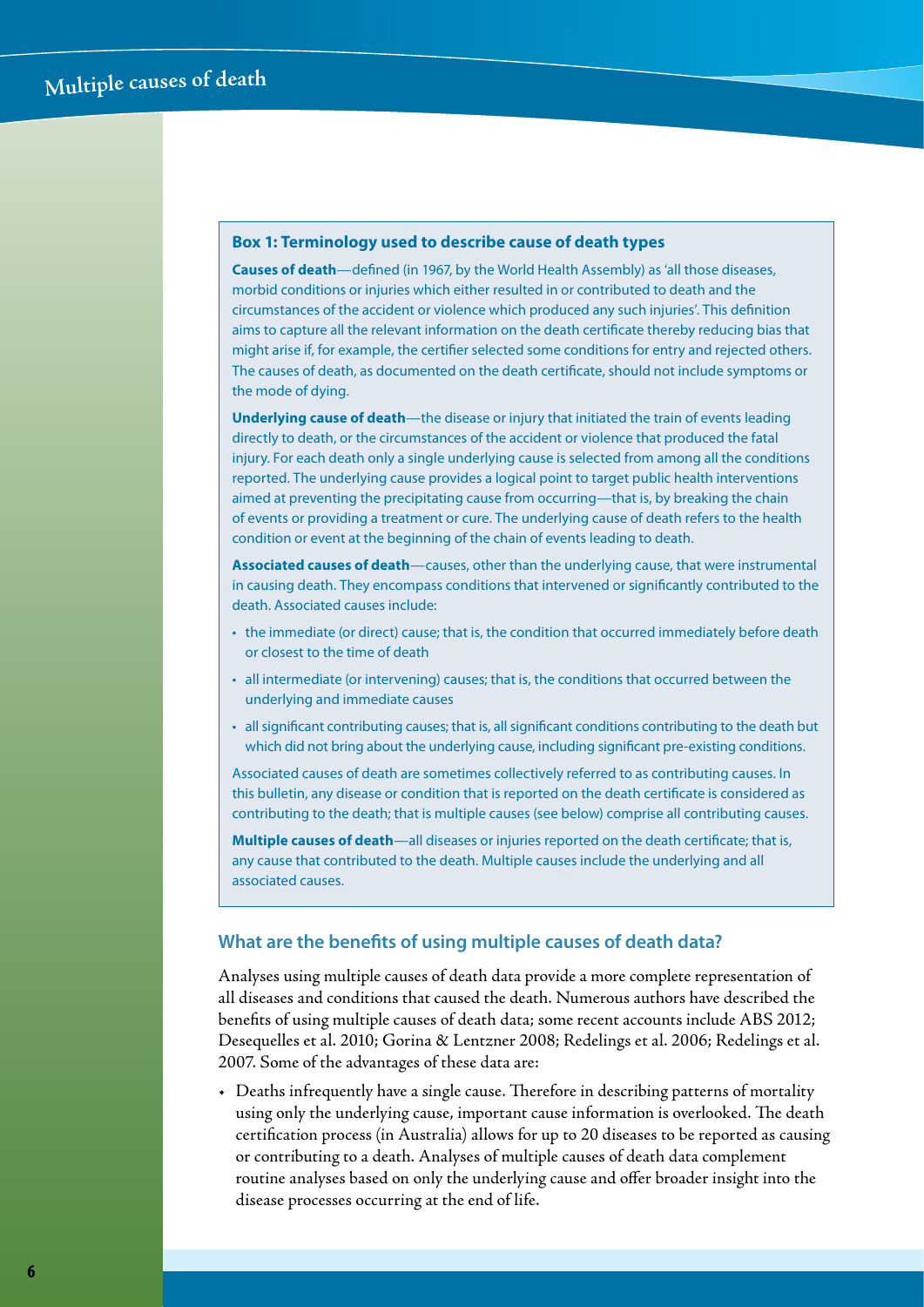- • In certifying the cause of death only one disease should be indicated as the underlying cause. In deaths involving multiple chronic diseases that are each potentially fatal, the decision about which disease to certify as the underlying cause can be arbitrary (Gorina & Lentzner 2008). Certification practices vary between practitioners and jurisdictions, which can also lead to inconsistency in the documentation of the underlying cause (Smith Sedhev & Hutchins 2001). Given the nature of chronic diseases, the tendency for these to occur jointly with other chronic diseases, and the complexity of selecting the underlying cause among the presence of multiple chronic diseases, analyses based on all the conditions influencing the death are highly applicable to chronic disease deaths.
- • Multiple causes of death data facilitate understanding of the complexity of the morbid processes and the connection between diseases as they occur at the time of death. For example, an assessment of the joint role of diseases in contributing to death enables an understanding of the impact of specific co-morbidities at the time of death. These kinds of analyses can provide insight into other target points to, where possible, prevent death (Redelings et al. 2006) or enhance quality of life, and provide better information to contribute to debate around end of life care.
- Multiple causes of death data can improve the comparability of causes of death data presented in an international context. While many countries use an automated coding system to produce deaths statistics, there can be differences in certification practices (that is, in completing the death certificate). For example, countries may differ in the way that medical practitioners are trained to certify deaths, or some countries may have policies that influence certification practices. These differences can influence variation in statistics based on the underlying cause only, while estimates based on multiple causes of death data capture all mentions of the diseases involved in causing death and may be more comparable where certification practices differ.
- • Levels of mortality in a population, for specific causes of death and among specific age groups, are a fundamental measure of public health and can be used to guide heath policy. However, routine reporting of information about the causes of death is usually based on the underlying cause only and the contribution of other important diseases is overlooked. Patterns of mortality derived from multiple cause data provide a more complete assessment of the contribution of all diseases to mortality in a population. This improves the information base for guiding health policy and funding activities as well as enhancing population health analyses that rely on cause of death information such as estimates of burden of disease.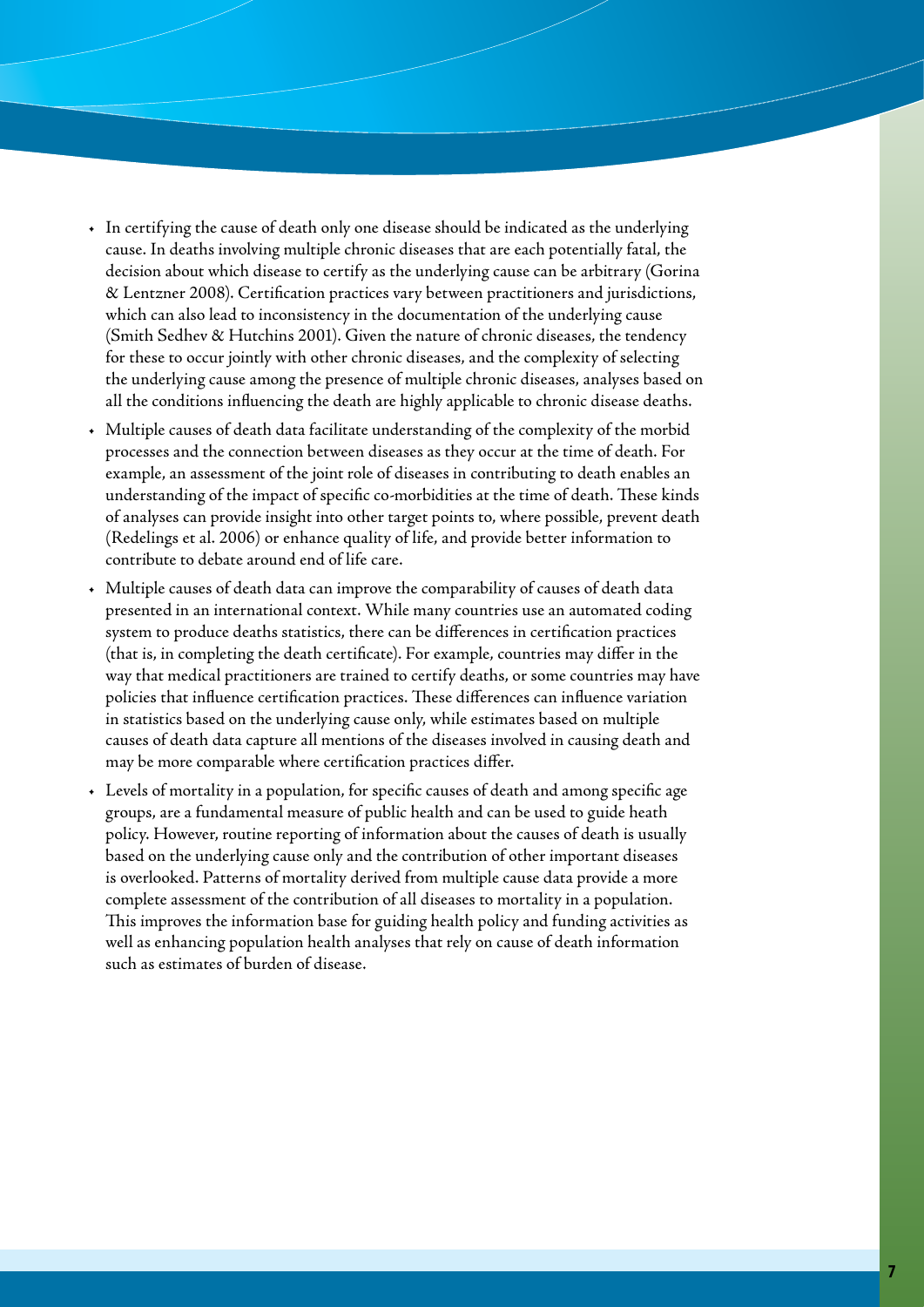#### **Objectives of this bulletin**

The objectives of this bulletin are to:

- • describe and quantify the information that is overlooked in using only the underlying cause of death to describe patterns of mortality in the population
- • provide a more complete description of chronic disease deaths by considering the contribution of multiple conditions to mortality
- • explore patterns of diseases that are commonly associated with deaths due to selected chronic diseases.

#### **Scope of this bulletin**

In this bulletin, multiple causes of death data are used to describe patterns of mortality by considering all diseases recorded as contributing to deaths. Only deaths where the underlying cause was coded to a natural cause are included; that is, deaths due to external and ill-defined causes are excluded. The results describe the number of conditions typically contributing to deaths and the variation over time and between different age groups.

Patterns of multiple causes of death are assessed to determine any differences between different population groups, specifically between Indigenous and non-Indigenous Australians, and people living in different areas of remoteness and different areas of socioeconomic status.

The analyses in this bulletin provide complementary information about deaths due to leading chronic disease conditions as described in the *Key indicators of progress for chronic disease and associated determinants: technical report* (AIHW 2009); see the Appendix for the list of these chronic diseases.

Assessment of the strength of association between diseases that jointly contribute to death is important and useful for improving the knowledge of contributory causes of death. It can provide a useful foundation for understanding alternative health interventions. However, this assessment was out of scope for this bulletin.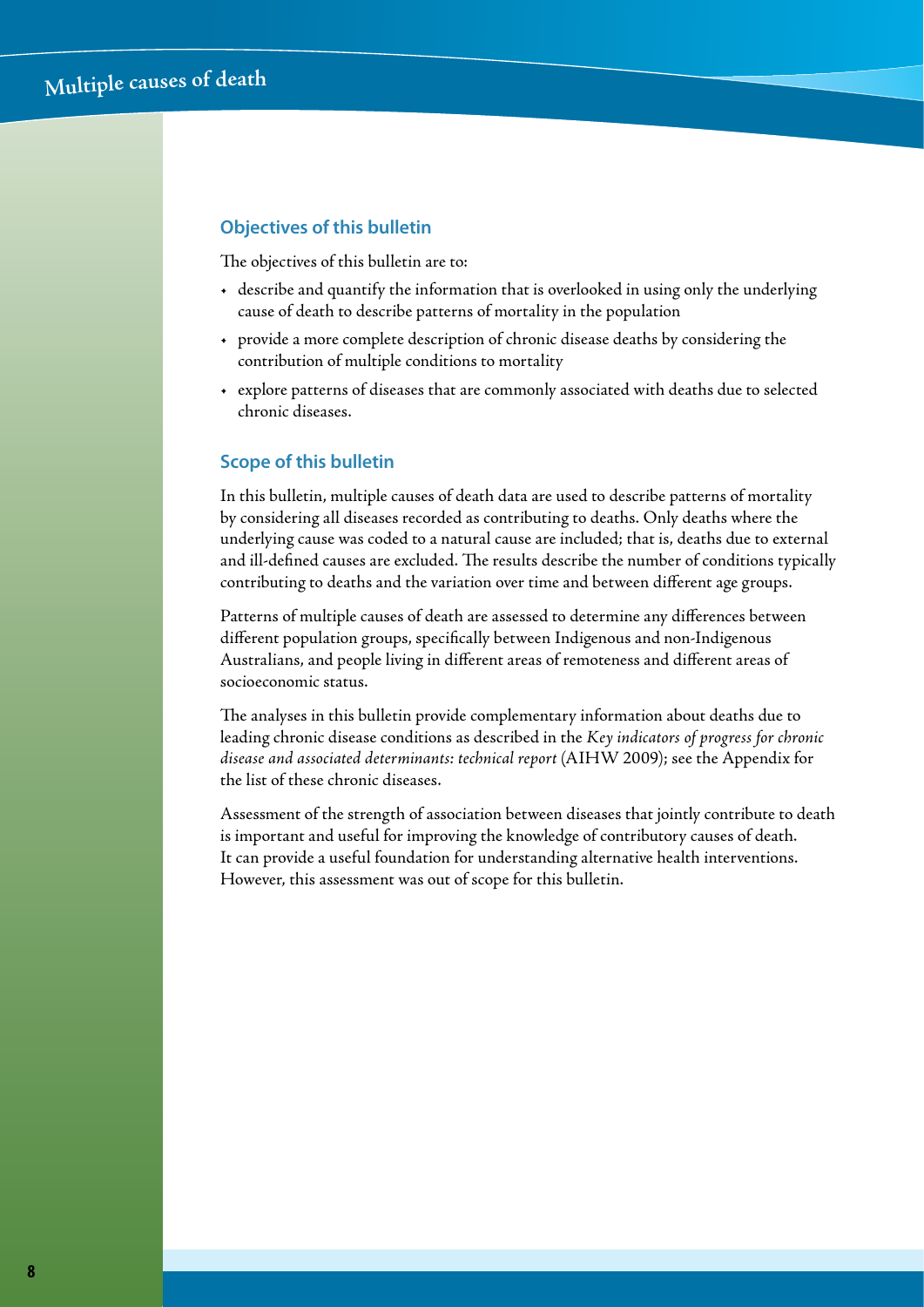## **2 Methods**

#### **Data sources**

The data used for this bulletin come from the AIHW's National Mortality Database. This is a historical register of all deaths in Australia since 1964. The database comprises information about the causes of death and other characteristics about the person, such as sex, age at death, area of usual residence and Indigenous status. The cause of death data are sourced from the Registrars of Births, Deaths and Marriages (RBDMs) in each state and territory, the National Coroners Information System (NCIS) and the Australian Bureau of Statistics (ABS).

The ABS, using an automated process, codes the information about causes of death to an international standard—currently, the *International Statistical Classification of Disease and Related Health Problems 10th revision* (ICD-10) (WHO 2009). The coding process produces an underlying cause and where present, one or more associated causes. A single underlying cause of death is selected from all the cause information documented on the certificate, in accordance with the rules of the ICD-10.

Information on multiple causes of death is available in Australian mortality data from 1997 onwards. The analyses in this bulletin are based on deaths for the period 1997 to 2007. The data for 2006 and 2007 are preliminary versions and have been revised. At the time of writing this bulletin, the final versions of these data were not available to the AIHW. Similarly, deaths data for 2008, 2009 and 2010 have been produced by the RBDMs and the NCIS and coded by the ABS. However, these were only being released to the AIHW and other organisations at the time of writing.

#### **Classification of causes of death**

The analyses in this bulletin are based on deaths due to natural causes; that is, deaths with an external or ill-defined underlying cause are excluded.

External cause deaths are those due to intentional and unintentional accidents, injury and poisoning, and deaths where the intent was undetermined. The nature of these deaths and the utility of multiple cause data have been described elsewhere (Kreisfeld & Harrison 2007). Furthermore, in Australia, these deaths are usually certified by a coroner and the rules and processes used to code deaths due to external causes differ to those used to code natural causes of death.

The exclusion of deaths with ill-defined causes was made in accordance with the WHO recommendations (WHO 2009). These data do not add any information to the understanding of patterns of cause of death and they are also subject to specific coding rules. Ill-defined causes of death can also indicate poor quality of death certification. See Appendix Table A3 for a list of ill-defined causes that are excluded from the analyses.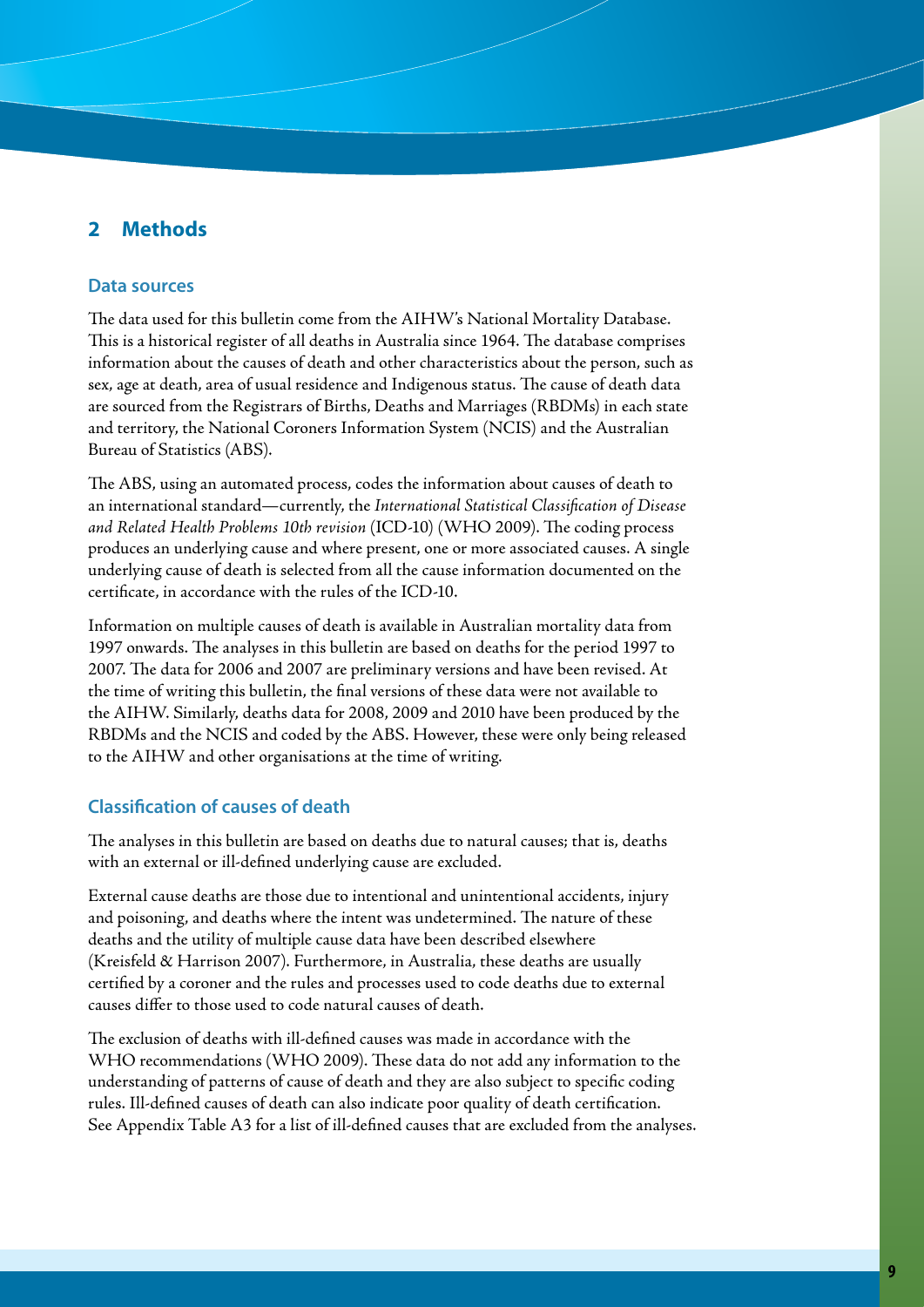This bulletin describes patterns of multiple causes of death using broad categories of disease based on selected ICD-10 chapters. The chapter groupings in ICD-10 are arranged according to the type of disease (for example, 'Certain infectious or parasitic diseases') or the body system affected by the disease (for example, 'Diseases of the circulatory system').

#### **Chronic disease causes of death**

This bulletin includes a special focus on selected chronic diseases. The chronic disease causes of death selected for these analyses are those reported in the indicator 'Deaths due to leading chronic diseases' in *Key indicators of progress for chronic disease and associated determinants: technical report* (AIHW 2009). Specifically these are: colorectal, liver, lung, breast and prostate cancers; Type 2 diabetes; dementia and Alzheimer disease; coronary (ischaemic) heart disease (CHD); cerebrovascular disease; chronic obstructive pulmonary disease (COPD); asthma and end-stage renal failure. Mortality from these conditions is monitored to evaluate how the prevention of chronic disease in Australia is progressing.

For this bulletin, some minor modifications to the chronic disease categories have been applied, as follows:

- • all diabetes is reported (rather than only Type 2 diabetes) due to the difficulty in correctly identifying the type of diabetes in certification of cause of death (expert opinion, National Diabetes Data Working Group)
- • COPD deaths include those involving bronchitis not specified as acute or chronic (this specific condition is excluded from the indicator for 'Deaths due to leading chronic diseases')
- • end-stage renal failure is referred to as 'chronic and unspecified kidney failure' which includes end-stage renal failure; the ICD-10 codes remain the same as those used in AIHW (2009).

The ICD-10 codes used to indicate each of the cause of death categories in this bulletin are in the Appendix.

#### **Analytical techniques**

Patterns of multiple causes of death are described by age and sex and for specific groupings of underlying cause of death. For each death, only one cause can be coded as the underlying cause. However, in each death there can be more than one associated cause. There are several ways to analyse multiple causes of death data. For example, statistics based on the associated causes of death can be compared with those derived from the underlying cause of death data. Likewise, statistics based on multiple causes of death can be compared with those for the underlying cause. Using either method to describe patterns of mortality shows similar results.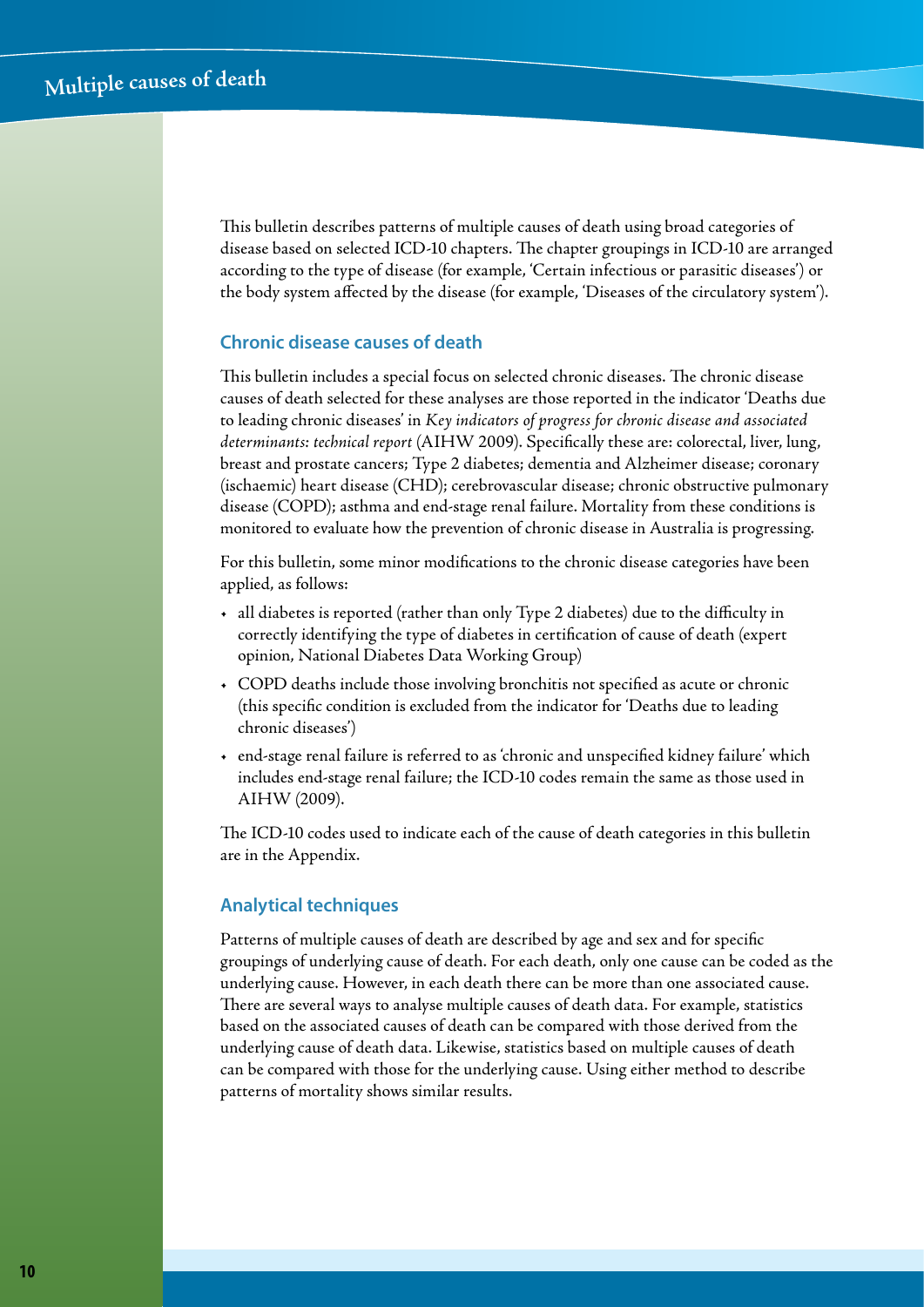In this bulletin the mortality profiles for specific diseases are based on comparisons of the multiple causes of death data to the underlying cause data, as the presentation of these results are more intuitive.

In these analyses using multiple causes per death, unless otherwise specified, the deaths are counted rather than the number of mentions of the condition. For example, if a death was coded as being caused by more than one of the conditions within the cause category, then the death was counted only once.

Patterns are also explored for various sociodemographic characteristics (such as Indigenous status, level of remoteness of area of residence and socioeconomic status of area of residence).

In this bulletin, age-standardised rates are used for describing trends over time and where different population groups are being compared. The frequency of diseases reported as the underlying cause is compared with the frequency of the same diseases reported as multiple causes using rate ratios. This method helps explain the extent to which the role of the disease is underestimated in overall mortality when only the underlying cause of death is used to measure mortality. The interpretation of the rate ratio is described in Box 2.

#### **Box 2: Comparing underlying cause and multiple cause data**

In this bulletin, mortality rate ratios are used to compare mortality due to specific diseases reported as the *underlying cause* to mortality due to the same disease reported as a *multiple cause*.

The rate ratio is calculated by dividing the mortality rate for deaths where the disease is reported as a multiple cause by the rate for deaths where the disease is reported as the underlying cause of death, as follows:

#### **Rate ratio = (mortality rate due to disease as any cause of death) / (mortality rate due to disease as underlying cause of death)**

The rate ratio can be used to describe the underestimation of the role played by a given cause of death or a group of causes when only the underlying cause is considered:

- • A rate ratio of 1.0 indicates that in *all* deaths involving a specific disease, the disease was always reported as the underlying cause. Rate ratios that are less than 2.0 indicate that the disease is most often reported as the underlying cause; that is, analysis based on the underlying cause will capture the majority of deaths involving the disease.
- A rate ratio of 2.0 indicates that in all deaths involving a specific disease, the disease was reported as the underlying cause in *half* of the deaths. Consequently, only half of the mortality involving this condition is estimated in statistics based on the only the underlying cause of death.
- Rate ratios higher than 2.0 indicate that the disease is more likely to be reported as an associated cause than as the underlying cause. In this case, routine analyses based on the underlying cause will underestimate the role that the condition plays in overall mortality. For example, a rate ratio of 5.0 indicates that *one-fifth* of the mortality involving a disease is estimated using only the underlying cause of death.

Age-standardised or crude death rates can be used for the rate ratios.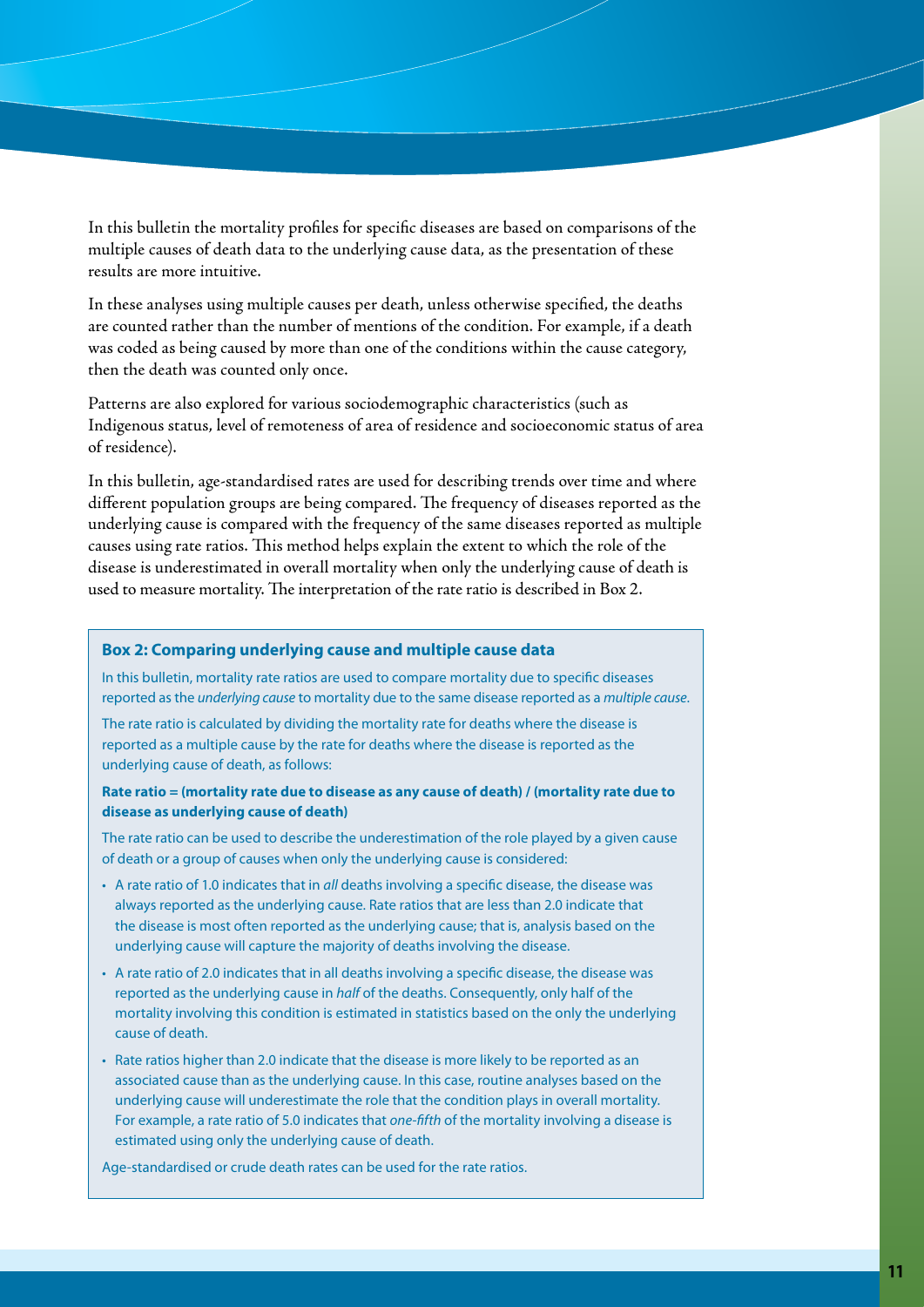## **3 Results**

During the period 1997 to 2007, there were 1,442,303 deaths (Table 1). In each year, typically 93% of all deaths were due to a specified natural underlying cause. In 2007, of the remainder, 6% were due to an external underlying cause and less than 1% to ill-defined underlying causes. The results in this bulletin are based on the 1,342,378 deaths where the underlying cause was a specified natural cause.

For each of the deaths due to natural causes, other causes often contribute to the death. The total number of causes contributing to deaths (the underlying and the associated causes) during the period 1997 to 2007 is presented in Table 1 as multiple causes. The average number of conditions reported on death certificates has increased slightly over time, from 2.7 conditions in 1997 to 3.1 in 2007 (Table 1).

|                 |                               | Among deaths due to natural causes <sup>(a)</sup> |                             | <b>Deaths due to all causes</b> |                  |
|-----------------|-------------------------------|---------------------------------------------------|-----------------------------|---------------------------------|------------------|
| Year            | Number by<br>underlying cause | Number by<br>multiple causes <sup>(b)</sup>       | Average<br>number of causes | <b>Number</b>                   | Per cent natural |
| 1997            | 120,650                       | 330,764                                           | 2.7                         | 129,350                         | 93.3             |
| 1998            | 118,012                       | 327,517                                           | 2.8                         | 127,202                         | 92.8             |
| 1999            | 118,730                       | 330,958                                           | 2.8                         | 128,102                         | 92.7             |
| 2000            | 119,370                       | 331,864                                           | 2.8                         | 128,291                         | 93.0             |
| 2001            | 120,062                       | 337,102                                           | 2.8                         | 128,544                         | 93.4             |
| 2002            | 125,070                       | 356,136                                           | 2.8                         | 133,707                         | 93.5             |
| 2003            | 123,568                       | 372,303                                           | 3.0                         | 132,292                         | 93.4             |
| 2004            | 123,449                       | 377,021                                           | 3.1                         | 132,508                         | 93.2             |
| 2005            | 121,618                       | 376,345                                           | 3.1                         | 130,714                         | 93.0             |
| 2006            | 124,287                       | 396,232                                           | 3.2                         | 133,739                         | 92.9             |
| 2007            | 127,562                       | 401,628                                           | 3.1                         | 137,854                         | 92.5             |
| Total 1997-2007 | 1,342,378                     | 3,937,870                                         | 2.9                         | 1,442,303                       | 93.1             |

**Table 1: Number of deaths due to specified natural causes by underlying and multiple causes, average number of causes contributing to deaths, total number of all cause deaths and proportion of natural cause deaths, 1997-2007**

(a) In this bulletin, natural causes of death do not include deaths where the underlying cause of death was coded to an external cause or an ill-defined cause. See Appendix for a list of ill-defined causes excluded from these analyses.

(b) Number of multiple causes of death reported in this table refers to mentions of all diseases contributing to each death.

*Note*: Deaths data for 2006 and 2007 are preliminary data and are subject to revision.

*Source:* AIHW analysis of AIHW National Mortality Database.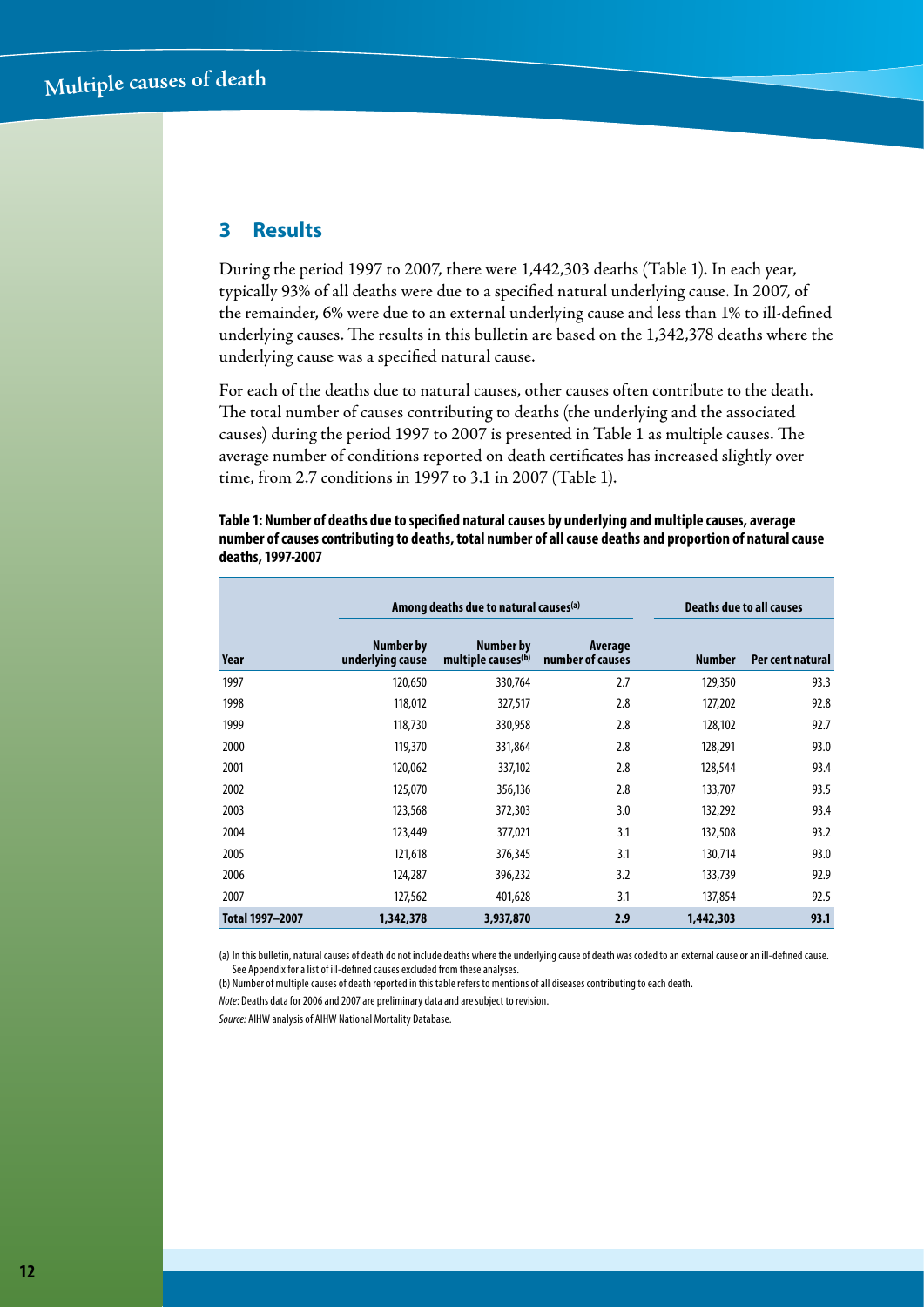In 2007, 20% of deaths were due to a single natural cause; for 21% of deaths, five or more causes contributed to the death. Over the period 1997 to 2007, the proportion of deaths caused by a single disease has remained steady, hovering between 19% and 22% (Figure 1). The proportion of deaths resulting from multiple diseases shows some variation over time. Specifically, over the period 1997 to 2007, there was:

- • a decline in the proportion of deaths having two causes, from 27.2% to 20.8%
- • a decline in the proportion of deaths having three causes, from 24.9% to 21.6%
- • an increase in the proportion of deaths reporting four causes, from 14.8% to 16.5%
- • an increase in the proportion of deaths having five or more causes, from 11.4% to 20.7%.

Variation in patterns of cause of death (using either underlying or multiple cause data), including the average number of causes contributing to deaths, can be influenced by changes to the coding processes, changes in certification practices, and actual changes in the population of the diseases that cause death. It can be difficult to untangle these sources of variation without looking at the types of diseases that caused death and other factors associated with dying, including age at death. These aspects of multiple causes of death are described below.



*Note:* Data for 2006 and 2007 are preliminary data and are subject to revision. *Source:* AIHW analysis of AIHW National Mortality Database.

**Figure 1: Trends in the number of diseases contributing to deaths where the underlying cause was coded to a natural cause of death, 1997 to 2007**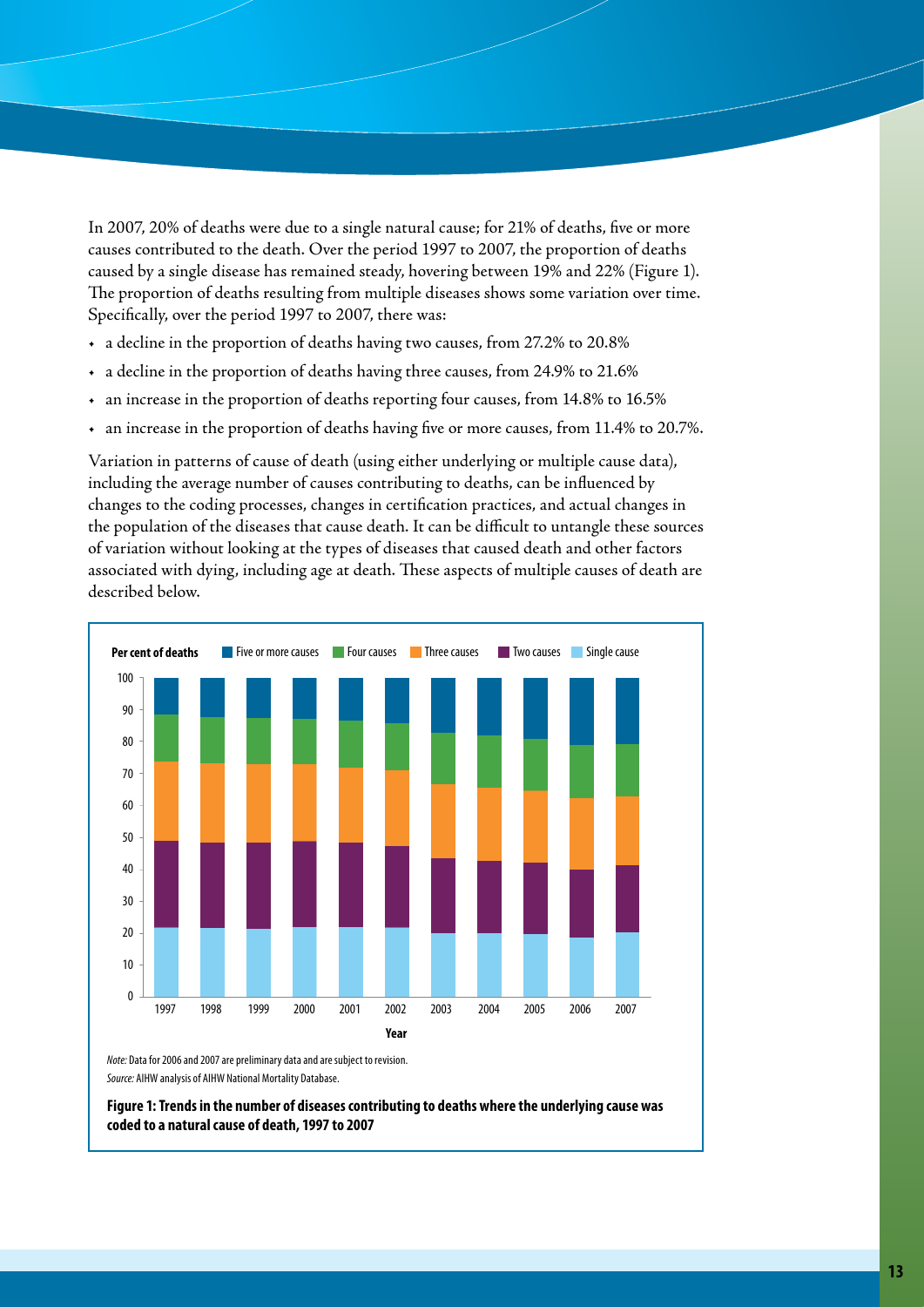#### **Variation in multiple causes of death by age at death**

The average number of diseases causing death varies by age. Trends over time and by age at death for the average number of diseases causing death are shown in Figure 2.

For deaths among 30–59 year olds, on average, fewer conditions contributed to death compared with deaths among 60–89 year olds. Within the latter age group, the average number of causes increased with increasing age. For deaths among the very old (95 years or more) the average number of diseases contributing to death was lower than among those aged 75–94. Different researchers have attributed this result to different reasons, such as living to much older ages being associated with having better health and therefore fewer illnesses influencing death (Desequelles et al. 2010), or that less attention is given to documenting the causes of death among the very elderly (Gorina & Lentzner 2008). In the younger age groups (up to 29) there is considerable variation in the average number of causes reported for each death.

The variation over time in the average number of causes contributing to deaths among younger people is likely influenced by the smaller number of deaths that occur in these age groups as well as the types of conditions causing death among younger people. Natural deaths at these ages tend to be mainly due to perinatal conditions and congenital conditions (among under 1 year olds) and cancer in the other age groups. Among 25–64 year olds, cancers feature among the leading causes of death (AIHW 2010). Among people aged 65 or more, cardiovascular-related diseases feature more prominently in the leading causes of death (AIHW 2010).

Figure 2 displays an apparent difference in the average number of conditions causing death among people aged 65 or more over the period 2003 to 2007 compared with the period 1997 to 2002. This was due to a substantial increase in the number of deaths where hypertensive diseases were coded as an associated cause of death in 2003 onwards resulting from changes to the automated coding system for assigning causes of death (Walker 2012, personal communication).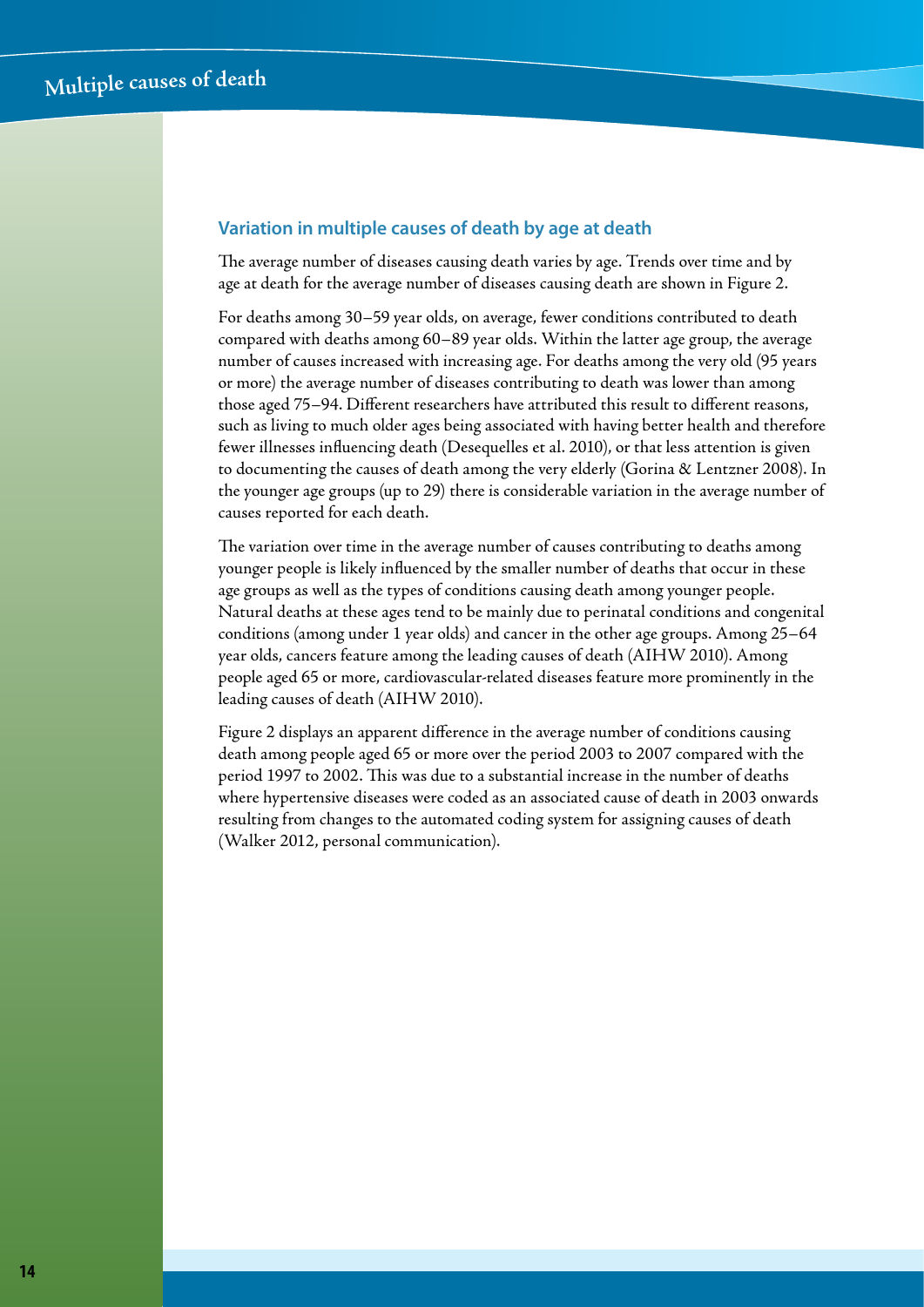

#### **Variation in multiple causes of death by sociodemographic characteristics**

#### *Indigenous status*

Overall, there is little difference in the average number of diseases causing (natural) deaths between Indigenous and non-Indigenous Australians; for deaths during 2001–2007, on average, 3.2 causes contributed to Indigenous deaths and 3.0 causes contributed to non-Indigenous deaths. However, the average life expectancy for Indigenous Australians is much lower than for non-Indigenous Australians; Indigenous life expectancy for 2005–2007 is estimated to be 67.2 years for males, which is 11.5 years lower than for non-Indigenous males, and 72.9 years for females, which is 9.7 years lower than for non-Indigenous females (ABS 2009).

Despite similarities in the average number of causes contributing to death overall, the proportion of deaths having a single cause was 17.7% for Indigenous deaths and 20.9% for non-Indigenous deaths (Figure 3). The proportion of deaths having two and three contributing causes was 21.4% and 21.7% for Indigenous deaths respectively, and 23.6% and 23.2% for non-Indigenous deaths respectively. The proportion of Indigenous deaths having five or more causes was greater than among non-Indigenous deaths (21.8% compared with 16.2%).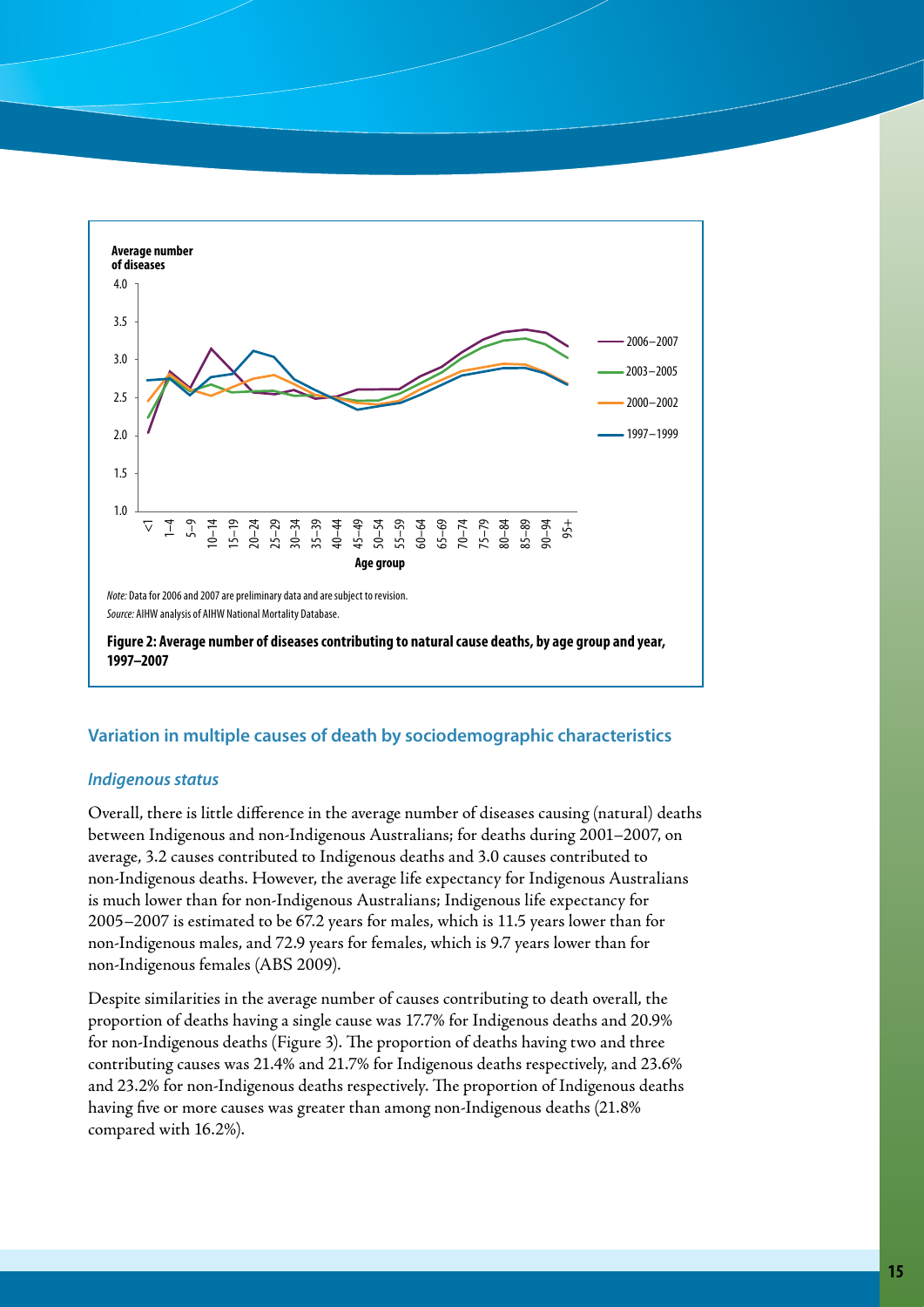

#### *Socioeconomic status and remoteness of area of residence*

There is no apparent relationship between the average number of causes contributing to deaths and different levels of socioeconomic status (SES) or remoteness of area of usual residence. The condition reported as the underlying cause and the age at death tend to have greater influences on the number and types of causes contributing to death (as shown elsewhere in the bulletin). Summary measures of multiple causes by SES and remoteness of area of usual residence are presented in Table 2.

The difference in the average number of diseases contributing to deaths between the lowest SES and the highest SES groups (3.2 and 3.1, respectively) is small, and there is no apparent social gradient. Similarly, in comparing different remoteness areas, although there is no apparent gradient, the average number of diseases contributing to deaths among people living in very remote areas is slightly higher compared with people living in all other areas.

The analyses presented here, by levels of socioeconomic status or remoteness by area of usual residence, provide little insight into factors influencing multiple causes of death.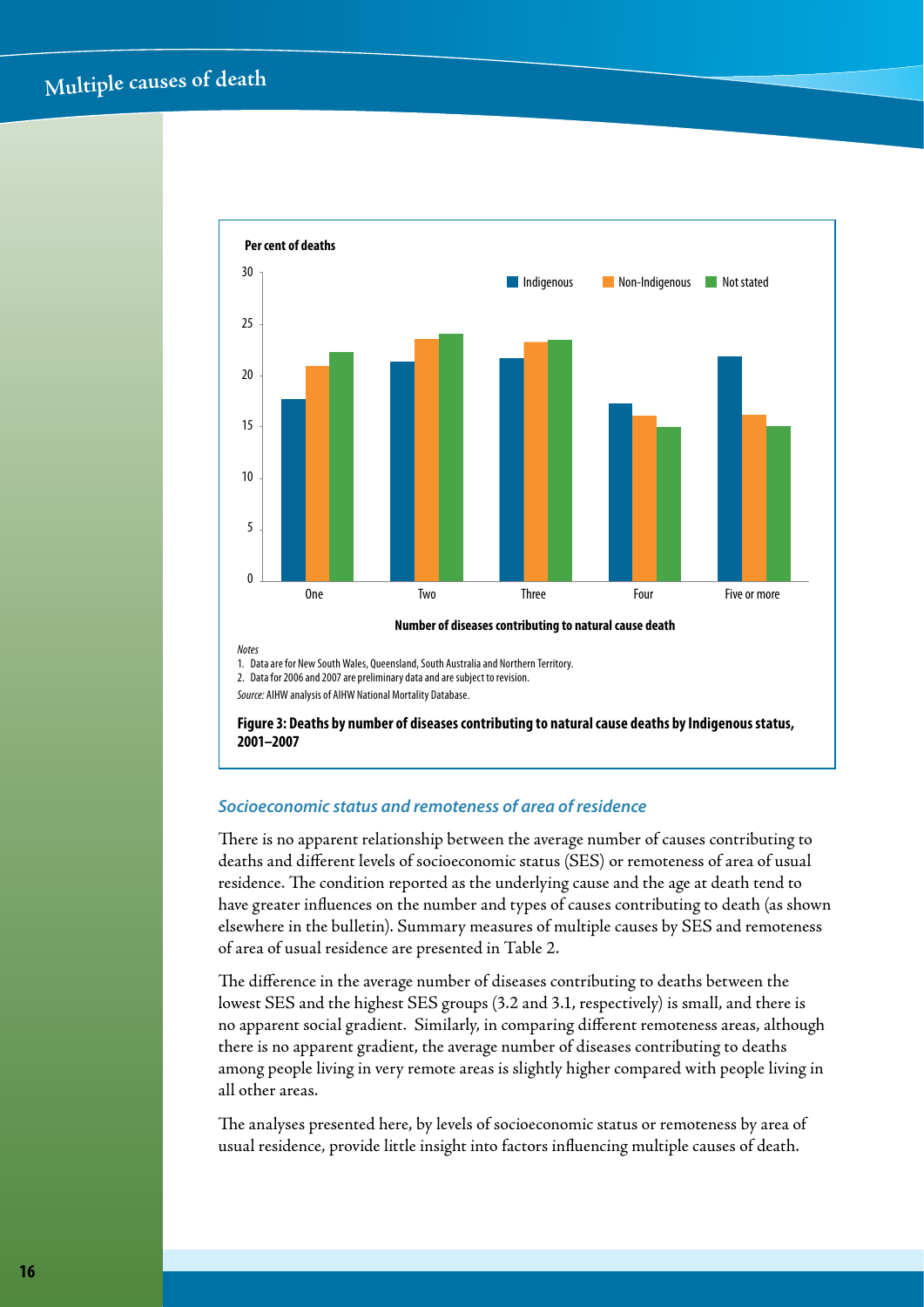|                                      | Socioeconomic status of area of usual residence |                                              |                       |        |                    |  |  |
|--------------------------------------|-------------------------------------------------|----------------------------------------------|-----------------------|--------|--------------------|--|--|
|                                      | <b>Lowest SES</b>                               | 2                                            | 3                     | 4      | <b>Highest SES</b> |  |  |
| Number of deaths                     | 29,471                                          | 29,032                                       | 24,608                | 22,025 | 22,055             |  |  |
| Number of multiple causes            | 93,343                                          | 92.171                                       | 77.777                | 68,428 | 68,848             |  |  |
| Average number of diseases per death | 3.2                                             | 3.2                                          | 3.2                   | 3.1    | 3.1                |  |  |
|                                      |                                                 | <b>Remoteness of area of usual residence</b> |                       |        |                    |  |  |
|                                      | <b>Maior cities</b>                             | Inner regional                               | <b>Outer regional</b> | Remote | <b>Very remote</b> |  |  |
| Number of deaths                     | 237,469                                         | 87,805                                       | 39,988                | 4,804  | 2,434              |  |  |
| Number of multiple causes            | 754.066                                         | 270,437                                      | 123,816               | 15,152 | 8,012              |  |  |
| Average number of diseases per death | 3.2                                             | 3.1                                          | 3.1                   | 3.2    | 3.3                |  |  |

**Table 2: Summary of multiple causes of death for deaths due to natural causes, by socioeconomic status (2007) of area of usual residence and by remoteness of area of usual residence (2005–2007)**

SES socioeconomic status

*Notes*

1. Data for 2006 and 2007 are preliminary data and are subject to revision.

2. 371 deaths were excluded in the analysis by socioeconomic area due to unknown area of residence. 3. 967 deaths were excluded from the analysis by remoteness area due to unknown area of residence.

*Source:* AIHW analysis of AIHW National Mortality Database.

#### **Variation in multiple causes of death by underlying cause**

Some conditions contribute to death more often than is apparent from estimates based on only the underlying causes of death. Rate ratios (as described in Box 2) are used to summarise the differences between reporting estimates of mortality using multiple cause of death data compared with using only the underlying cause.

#### *Broad categories of cause of death*

#### **Diseases usually coded as the underlying cause of death**

For most of the broad categories of cause of death, the disease is more often reported as an associated cause than as the underlying cause. This is indicated by a rate ratio of more than 2.0 (Table 3). The exceptions to this are deaths with an underlying cause of cancers, diseases of the circulatory system, and maternal, perinatal and congenital conditions. In deaths involving cancers, maternal, perinatal and congenital conditions and diseases of the circulatory system, these conditions were coded as the underlying cause in 88%, 79% and 60% of deaths respectively. Put another way, for these cause groups, when all causes of death are considered, there is an additional 12% of deaths involving cancers, an additional 21% of deaths involving maternal, perinatal and congenital conditions, and an additional 40% of deaths involving circulatory system diseases compared with deaths represented by the underlying cause data.

#### **Diseases usually coded as associated causes of death**

For all broad cause groups other than cancers, diseases of the circulatory system, and maternal, perinatal and congenital conditions, a disease from the group was coded as the underlying cause in fewer than half of the deaths involving the disease—ranging from 12% of all deaths due to diseases of the blood, to 44% of deaths due to diseases of the nervous system (Table 3).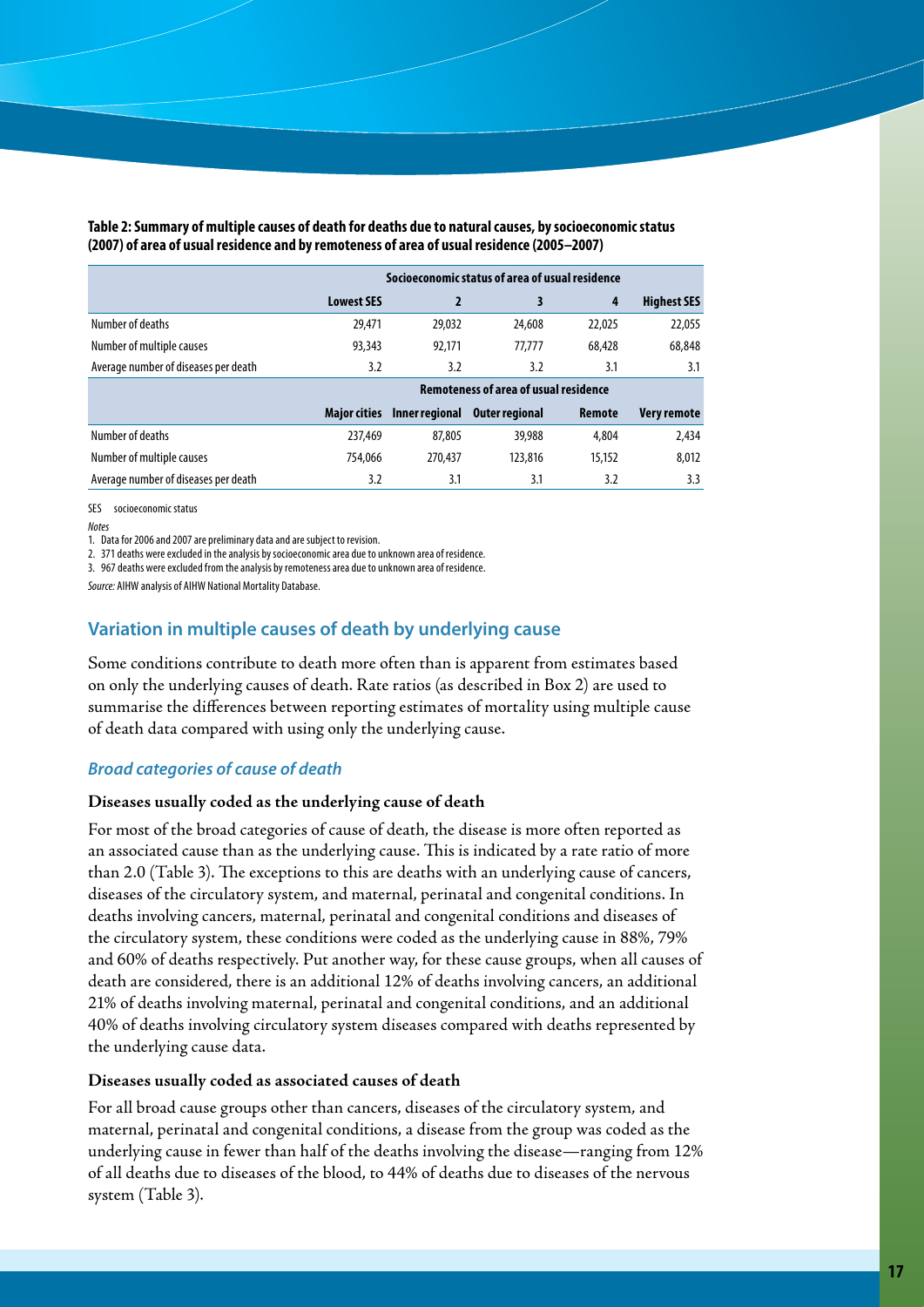Of all deaths where infectious and parasitic diseases, diseases of the blood, skin diseases, musculoskeletal diseases and genitourinary diseases contributed to the death, fewer than 20% had these causes as the underlying cause.

Describing these outcomes using rate ratios shows the extent to which describing patterns of causes of death using only the underlying cause underestimates the contribution of some diseases to death. For example, if all deaths involving diseases of the blood and musculoskeletal, genitourinary, and infectious and parasitic diseases are considered, mortality is 8.0, 5.4, 5.3 and 5.1 times as high, respectively, as rates based on the underlying cause only. For skin, endocrine and respiratory diseases, mortality is 4.7, 3.6 and 3.6 times as high, respectively, as would be apparent from analyses based on the underlying cause only (Table 3).

#### **Table 3: Number and rates of deaths by underlying, associated and multiple causes of death; and rate ratios for multiple to underlying causes of death, broad categories of disease, 2007**

|                                                  | <b>Underlying cause</b> |                                        |                       | <b>Associated cause</b>                |                       | <b>Multiple cause</b>                  | Per cent           |                              |
|--------------------------------------------------|-------------------------|----------------------------------------|-----------------------|----------------------------------------|-----------------------|----------------------------------------|--------------------|------------------------------|
| Disease category <sup>(a)</sup>                  | deaths                  | <b>Number of Deaths per</b><br>100,000 | deaths <sup>(b)</sup> | <b>Number of Deaths per</b><br>100,000 | deaths <sup>(b)</sup> | <b>Number of Deaths per</b><br>100,000 | under-<br>lying(c) | Rate<br>ratio <sup>(d)</sup> |
| Infectious and parasitic diseases                | 1,858                   | 8.8                                    | 7,754                 | 36.8                                   | 9,437                 | 44.8                                   | 19.7               | 5.1                          |
| Cancers                                          | 40,287                  | 191.2                                  | 13,559                | 64.3                                   | 45,855                | 217.6                                  | 87.9               | 1.1                          |
| Diseases of the blood                            | 479                     | 2.3                                    | 3,419                 | 16.2                                   | 3,845                 | 18.2                                   | 12.5               | 8.0                          |
| <b>Endocrine diseases</b>                        | 5,355                   | 25.4                                   | 14,842                | 70.4                                   | 19,328                | 91.7                                   | 27.7               | 3.6                          |
| Mental and behavioural<br>disorders              | 5,715                   | 27.1                                   | 13,722                | 65.1                                   | 18,891                | 89.6                                   | 30.3               | 3.3                          |
| Diseases of the nervous system                   | 5,467                   | 25.9                                   | 7,513                 | 35.7                                   | 12,491                | 59.3                                   | 43.8               | 2.3                          |
| Diseases of the circulatory<br>system            | 46,232                  | 219.4                                  | 62,002                | 294.2                                  | 76,508                | 363.1                                  | 60.4               | 1.7                          |
| Diseases of the respiratory<br>system            | 11,396                  | 54.1                                   | 34,416                | 163.3                                  | 40,468                | 192.0                                  | 28.2               | 3.6                          |
| Diseases of the digestive system                 | 4,760                   | 22.6                                   | 9,210                 | 43.7                                   | 12,365                | 58.7                                   | 38.5               | 2.6                          |
| Diseases of the skin                             | 362                     | 1.7                                    | 1,364                 | 6.5                                    | 1,701                 | 8.1                                    | 21.3               | 4.7                          |
| Musculoskeletal system diseases                  | 1,091                   | 5.2                                    | 4,991                 | 23.7                                   | 5,883                 | 27.9                                   | 18.5               | 5.4                          |
| Genitourinary system diseases                    | 3,324                   | 15.8                                   | 15,348                | 72.8                                   | 17,755                | 84.3                                   | 18.7               | 5.3                          |
| Maternal, perinatal and<br>congenital conditions | 1,157                   | 5.5                                    | 800                   | 3.8                                    | 1,468                 | 7.0                                    | 78.8               | 1.3                          |
| All natural causes                               | 127,562                 | 605.3                                  | $\ddot{\phantom{0}}$  | . .                                    | $\ddot{\phantom{0}}$  | . .                                    | . .                | $\cdot$ .                    |

(a) For the full name of the disease category and the ICD-10 codes that define the category, see Appendix Table A1.

(b) The information in this table refers to counts of deaths, therefore at the all (natural) causes level, the totals for associated causes and multiple causes of death are not applicable.

(c) Refers to the per cent of deaths involving the specified disease, where that disease was recorded as the underlying cause of death.

(d)The rate ratio is the rate for the deaths as multiple causes divided by the rate for the deaths as the underlying cause.

*Notes*

1. Deaths for 2007 are based on preliminary data and are subject to revision.

2. The total for all natural causes includes 8 deaths due to an underlying cause of diseases of the eye and adnexa and ear and mastoid processes, and 71 deaths due to Sudden Infant Death Syndrome.

*Source*: AIHW analysis of AIHW National Mortality Database.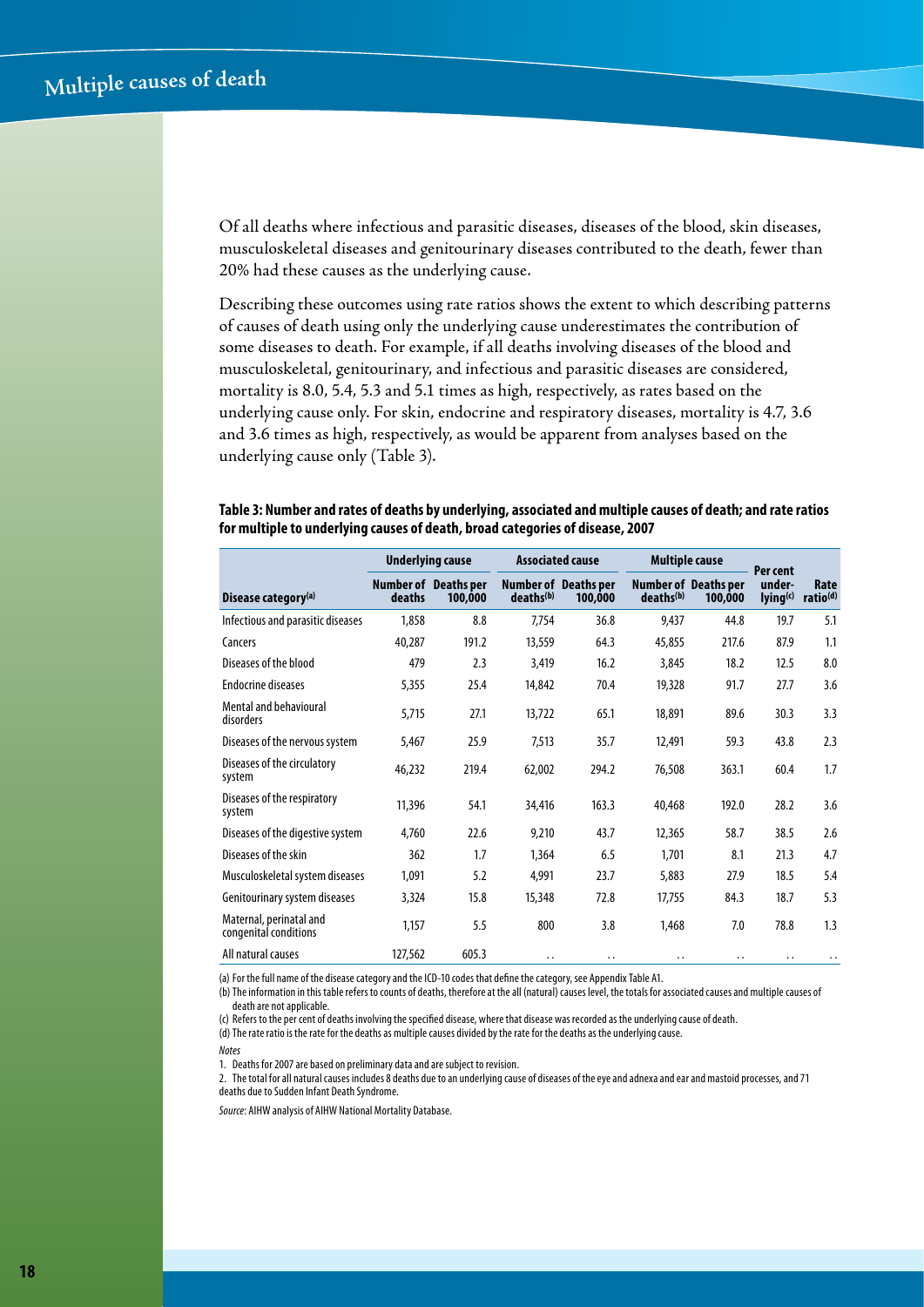#### *Selected chronic diseases causes of death*

#### **Chronic diseases usually coded as the underlying cause of death**

The majority of deaths involving colorectal, liver, lung, breast and prostate cancers have the particular cancer captured as the underlying cause—from 93% for lung cancer to 67% for prostate cancer deaths (Table 4).

The rate ratio indicates the extent to which causes of death are captured in the multiple causes relative to the underlying cause. The rate ratios for deaths involving the selected cancers are less than 2.0; this indicates that for deaths involving these cancers, more than 50% of the time the disease is reported as the underlying cause. In considering mortality for all deaths where colorectal, breast and prostate cancers contributed to the death, the mortality rates would be 20%, 30% and 50% higher respectively than the rate based on deaths where the diseases were reported as the underlying cause. For liver and lung cancer the rate would be 10% higher than the rate for these diseases as the underlying cause (Table 4).

For deaths involving CHD and cerebrovascular diseases, 62% and 57% respectively are captured in the underlying cause. The death rates for these causes would be 60% and 80% higher than the rate for the underlying cause, when considering the overall contribution of these diseases to death (Table 4).

#### **Chronic diseases usually coded as an associated cause of death**

For some chronic diseases, most of their role in contributing to deaths is not captured in analyses of the underlying cause only. Of the deaths involving chronic and unspecified kidney failure, 17% are represented in the underlying cause (Table 4). For diabetes this figure was 29% and for dementia and Alzheimer disease, 42%. When considering the contributory role of these conditions, the mortality rate would be 5.9, 3.4 and 2.4 times as high, respectively, as the underlying cause mortality rate.

More than 2 in 5 deaths (42%) involving COPD and 30% of deaths involving asthma are captured in the underlying cause. The mortality rates are 2.4 and 3.4 times as high as the underlying cause rates, if their total involvement in causing death is considered.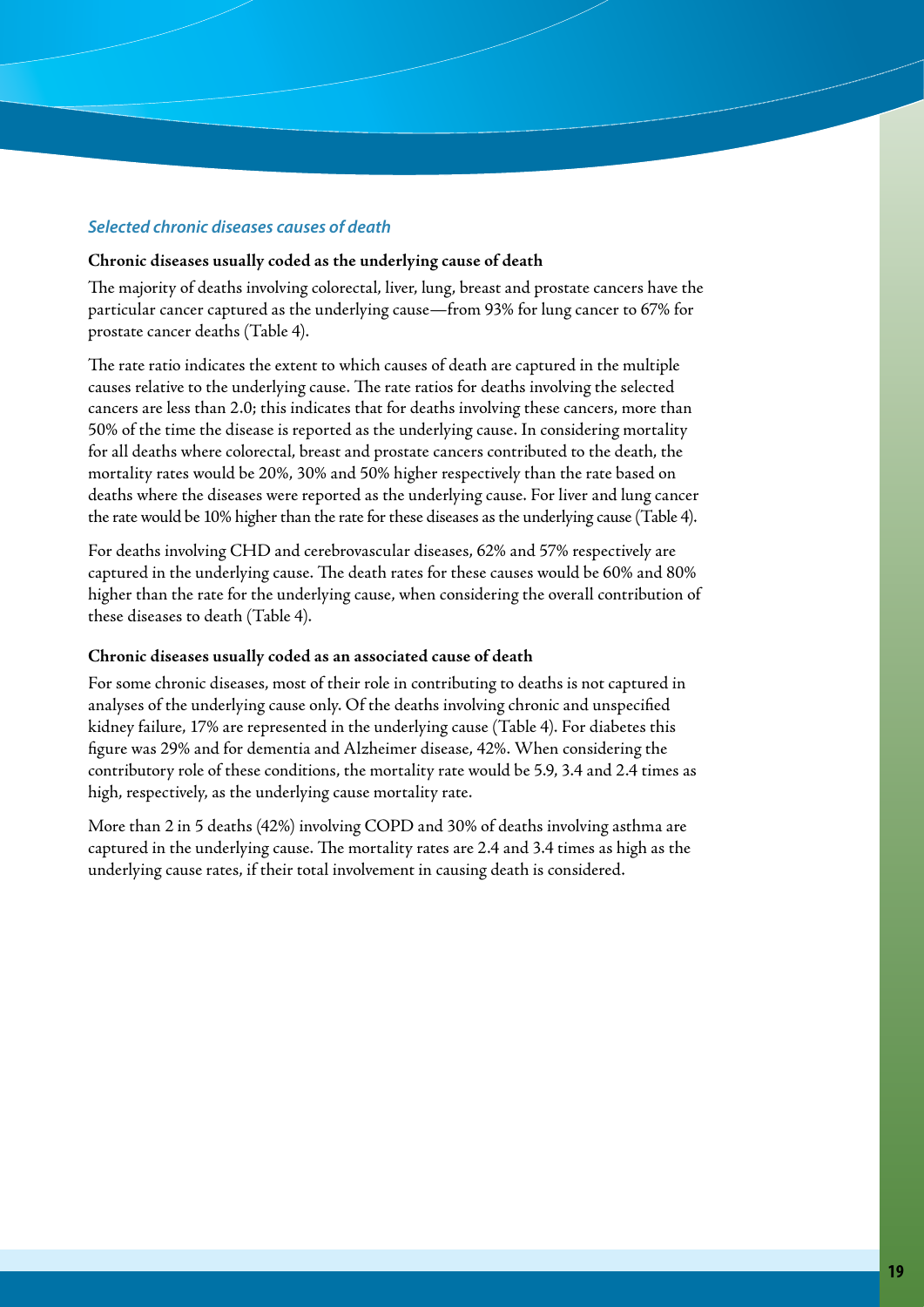| <b>Underlying cause</b>                   |        |                                        | <b>Associated cause</b> | <b>Multiple cause</b>                  |        | Per cent                               |                                |                              |
|-------------------------------------------|--------|----------------------------------------|-------------------------|----------------------------------------|--------|----------------------------------------|--------------------------------|------------------------------|
| Chronic disease <sup>(a)</sup>            | deaths | <b>Number of</b> Deaths per<br>100,000 | deaths                  | <b>Number of Deaths per</b><br>100,000 | deaths | <b>Number of Deaths per</b><br>100,000 | under-<br>lying <sup>(c)</sup> | Rate<br>ratio <sup>(d)</sup> |
| Colorectal cancer                         | 4,107  | 19.5                                   | 772                     | 3.7                                    | 4,861  | 23.1                                   | 84.5                           | 1.2                          |
| Liver cancer                              | 1.109  | 5.3                                    | 115                     | 0.5                                    | 1.223  | 5.8                                    | 90.7                           | 1.1                          |
| Lung cancer                               | 7,626  | 36.2                                   | 581                     | 2.8                                    | 8,198  | 38.9                                   | 93.0                           | 1.1                          |
| Breast cancer(b)                          | 2,680  | 25.3                                   | 780                     | 7.4                                    | 3,460  | 32.7                                   | 77.5                           | 1.3                          |
| Prostate cancer(b)                        | 2,938  | 28.0                                   | 1,419                   | 13.5                                   | 4,357  | 41.6                                   | 67.4                           | 1.5                          |
| <b>Diabetes</b>                           | 3,810  | 18.1                                   | 9,203                   | 43.7                                   | 12.942 | 61.4                                   | 29.4                           | 3.4                          |
| Dementia and Alzheimer disease            | 7,320  | 34.7                                   | 10,510                  | 49.9                                   | 17,410 | 82.6                                   | 42.0                           | 2.4                          |
| Coronary heart disease                    | 22,729 | 107.9                                  | 20,758                  | 98.5                                   | 36,748 | 174.4                                  | 61.9                           | 1.6                          |
| Cerebrovascular disease                   | 11,491 | 54.5                                   | 10,394                  | 49.3                                   | 20,252 | 96.1                                   | 56.7                           | 1.8                          |
| Chronic obstructive pulmonary<br>disease  | 5.152  | 24.4                                   | 7,166                   | 34.0                                   | 12,178 | 57.8                                   | 42.3                           | 2.4                          |
| Asthma                                    | 385    | 1.8                                    | 918                     | 4.4                                    | 1,303  | 6.2                                    | 29.5                           | 3.4                          |
| Chronic and unspecified kidney<br>failure | 2,046  | 9.7                                    | 10,082                  | 47.8                                   | 12,113 | 57.5                                   | 16.9                           | 5.9                          |

**Table 4: Number and rates of deaths by underlying, associated and multiples cause of death; and rate ratios for multiple to underlying causes of death, selected chronic disease causes of death, 2007**

(a) For the ICD-10 codes that define each chronic disease, see Appendix Table A2.

(b) Breast cancer deaths are for females only; breast cancer and prostate cancer rates are for the female and male populations, respectively.

(c) Refers to the per cent of deaths involving the specified chronic disease, where that disease was recorded as the underlying cause of death. (d)The rate ratio is the rate for the deaths as multiple causes divided by the rate for the deaths as the underlying cause.

Note: Deaths for 2007 are based on preliminary data and are subject to revision.

Source: AIHW analysis of AIHW National Mortality Database.

#### **Trends in multiple causes of death for chronic diseases**

Figure 4 shows trends over the period 1997 to 2007 for deaths due to the selected chronic diseases coded as the underlying cause and as an associated cause. The figure indicates the following:

- • As shown earlier, deaths involving the selected cancers are more likely to be indicated as the underlying cause. This pattern is consistent over time.
- • For diabetes, more deaths involving this disease are indicated by the associated causes of death than as the underlying cause of death. The mortality rates for diabetes as the underlying cause declined overall between 1997 and 2007 by 7% and mortality due to diabetes reported as an associated cause has increased by 7%.
- • During the period 1997 to 2007, mortality due to both CHD and cerebrovascular diseases as represented by both the underlying and associated causes declined. As the underlying cause, the CHD mortality rate declined by 44% and for cerebrovascular disease, by 35%. The decline in the mortality rates indicated by the associated cause data was smaller—23% for CHD deaths and 22% for cerebrovascular deaths.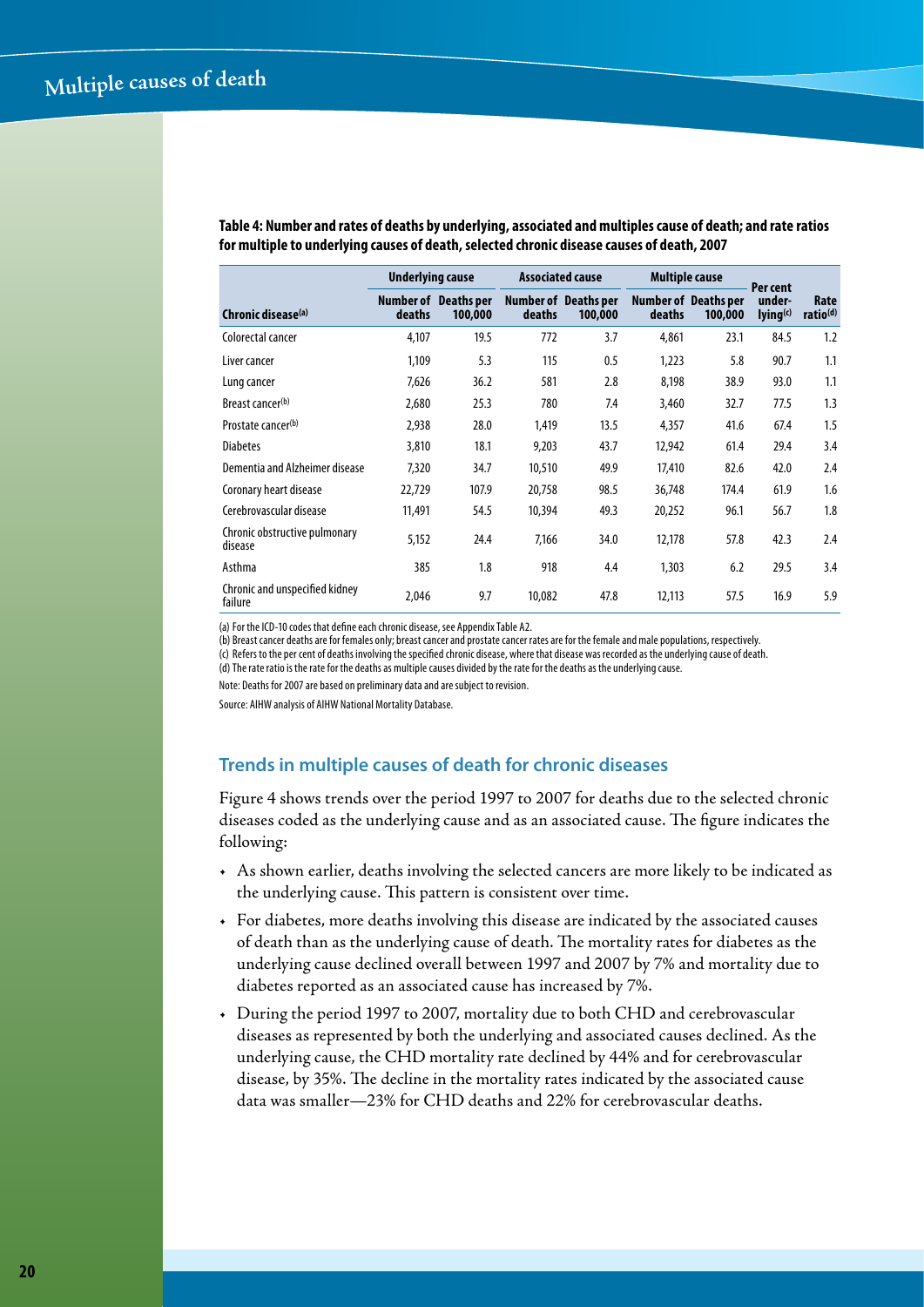- The mortality rates for COPD and asthma deaths declined during the period of this analysis, for both underlying and associated causes. For asthma, the age-standardised mortality rate using the underlying cause declined from 2.9 deaths per 100,000 population to 1.7. For the associated cause, the rate declined from 5.6 deaths per 100,000 population to 4.0. The respective figures for COPD as the underlying cause were 34.3 and 22.4 deaths per 100,000 population and as an associated cause, 41.0 and 31.2.
- Deaths due to dementia and Alzheimer disease have been influenced by coding changes and changes in certification practices. In 2000, changes to the coding process resulted in a break in the time series for dementia deaths indicated as an associated cause. From 2006 there was a substantial increase in the number of deaths due to dementia and Alzheimer disease (as the underlying cause), compared with earlier years. This was attributed in part to the changes to defence veterans' entitlements that now allow for death from vascular dementia to be related to defence service and a subsequent promotional campaign around this targeted at health professionals (ABS 2008). Specifically, this has resulted in some deaths that were previously coded to cerebrovascular diseases being coded to vascular dementia.
- Death rates due to chronic and unspecified kidney failure show an increased incidence of mortality when the contributory role of this disease, rather than only underlying cause, is considered. This pattern is consistent over time; the age-standardised mortality rate for chronic and unspecified kidney failure as an associated cause was 5.0 times that of the rate using the underlying cause, in 1997 and in 2007.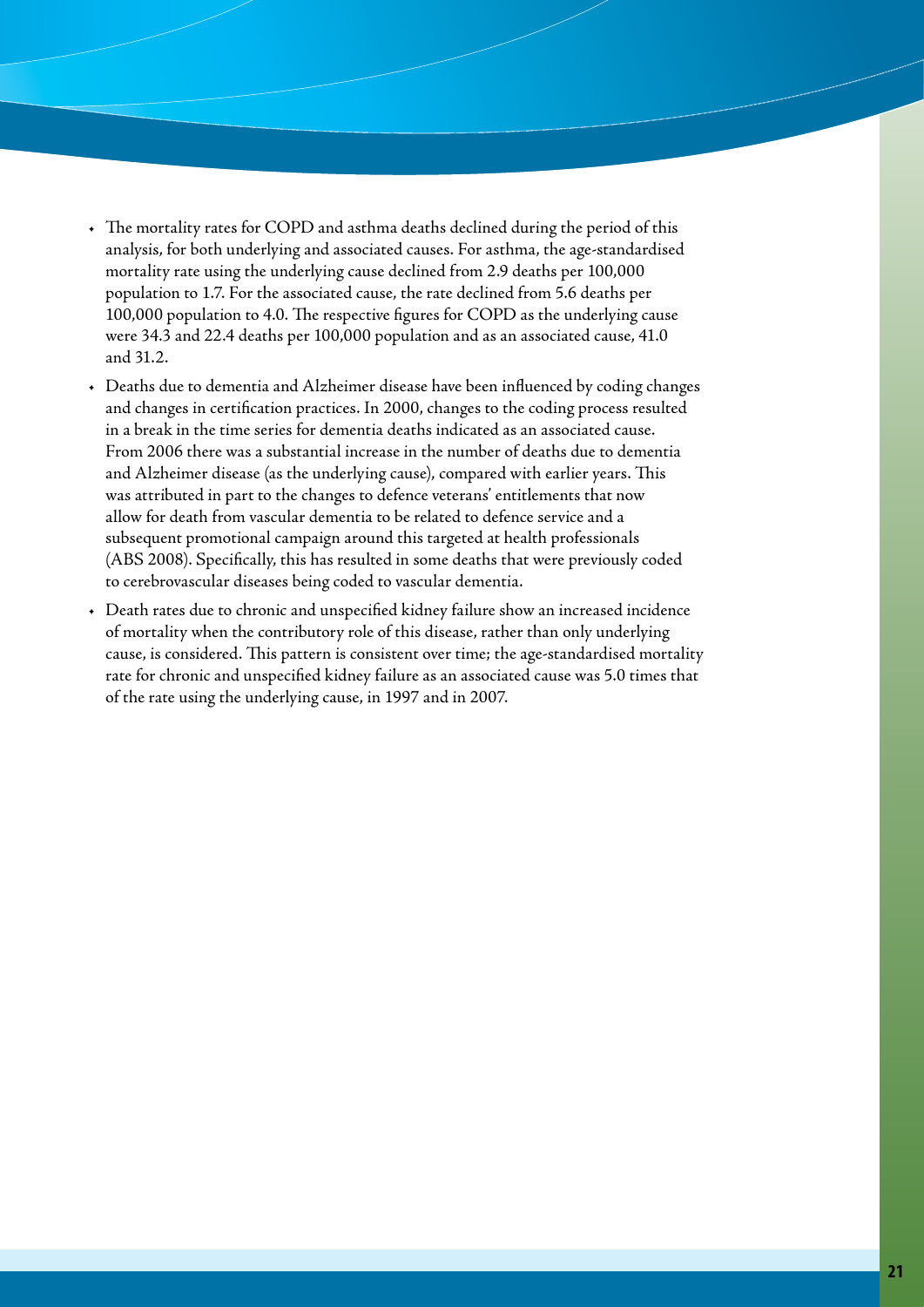## **<sup>M</sup>ultipl<sup>e</sup> <sup>c</sup>ause<sup>s</sup> <sup>o</sup><sup>f</sup> <sup>d</sup>ea<sup>t</sup><sup>h</sup>**



**diseases, as the underlying cause and associated causes of death, 1997–2007**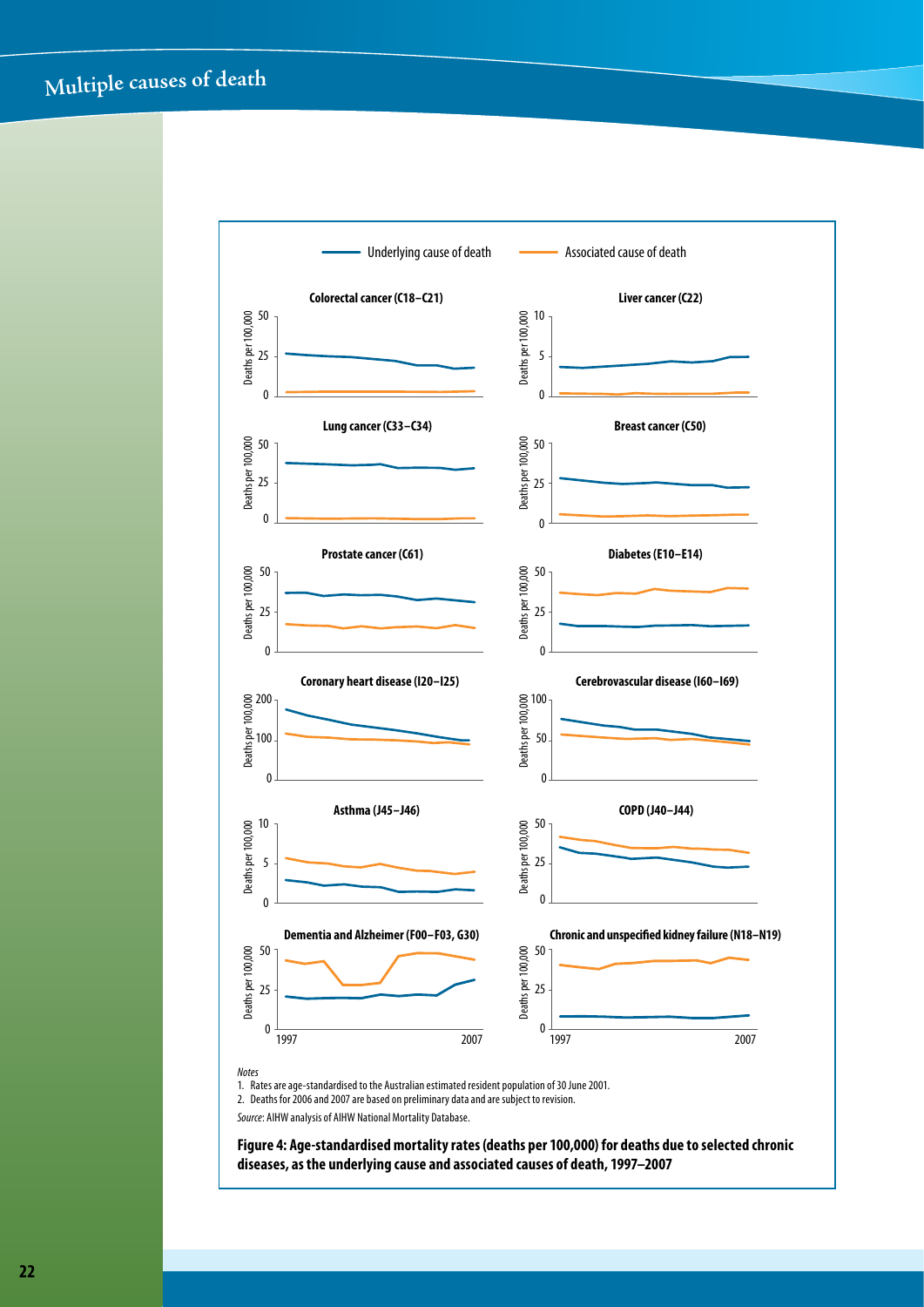#### **Patterns of contributory causes of death**

#### *Deaths with chronic diseases as the underlying cause of death*

This section describes the leading associated causes of death; that is, the diseases most often associated with each specific chronic disease as the underlying cause.

For each of the selected chronic diseases, the associated causes of death were ranked using an AIHW-modified version of the WHO-recommended classification for deriving leading causes of death (Becker et al. 2006). Figure 5 shows the five leading diseases most commonly recorded as associated causes for each of the chronic diseases as the underlying cause.

**Cancers of unknown primary site** were associated with all cancer deaths reported here. They contributed to 20% of colorectal, 8% of liver, 16% of lung, 23% of breast and 13% of prostate cancer deaths. The leading associated cause of death with liver cancer was cirrhosis of the liver, in 30% of these deaths. CHD featured as a leading associated causes of death among deaths with an underlying cause of cancer. Diabetes also featured as a leading associated cause for the selected cancers, except for lung cancer.

**Hypertensive diseases** featured in the five leading associated cause of death for most chronic disease underlying causes of death, in particular diabetes (31%), cerebrovascular diseases (27%) and CHD (20%).

**CHD** featured among the five leading associated causes of death for all the chronic disease underlying causes of death shown in Figure 5; it was involved in 52%, 27% and 20% of deaths due to diabetes, chronic and unspecified kidney failure and COPD respectively. In 30% of deaths where CHD occurred as the underlying cause of death, another form of CHD was also reported as an associated cause.

**Influenza and pneumonia** featured often as a leading associated cause of death. Both of these diseases provide an obvious target for treatment and opportunity for improving quality of life or potentially preventing some deaths due to the chronic disease with which it is associated. Influenza and pneumonia contributed to 35% of deaths due to dementia and Alzheimer disease, 33% of COPD deaths and 31% of asthma deaths.

Ill-defined diseases were indicated among the leading associated causes of death in this analysis; ill-defined conditions were coded as associated causes for 41% of COPD deaths, for 39% of asthma deaths and for 29% of chronic and unspecified kidney failure deaths. Despite the estimated completeness of coverage of deaths in Australia and high-quality processing and coding of causes of death, the high proportion of ill-defined conditions raises issues around the quality of documentation of causes of death.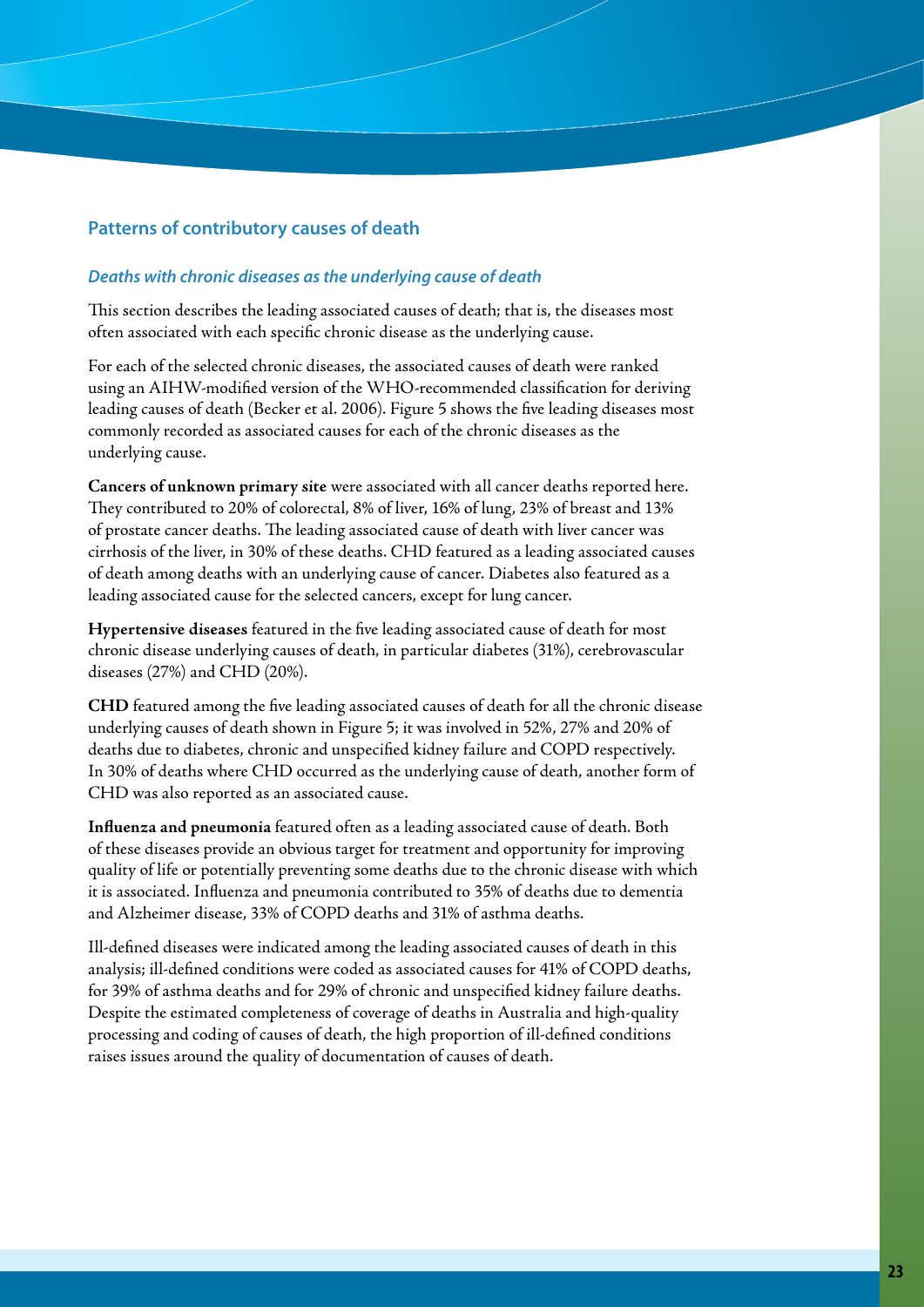| <b>Underlying cause</b>                   | Ill-defined<br>Most common associated causes (per cent of deaths) |     |                                                                     |                |                    |    |
|-------------------------------------------|-------------------------------------------------------------------|-----|---------------------------------------------------------------------|----------------|--------------------|----|
|                                           | 1st                                                               | 2nd | 3rd                                                                 | 4th            | 5th                |    |
| Colorectal cancer                         | 20                                                                | 8   | 6                                                                   | 5              | 5                  | 12 |
| Liver cancer                              | 30                                                                | 11  | 8                                                                   | 7              | 7                  | 13 |
| Lung cancer                               | 16                                                                | 14  | 10                                                                  | 10             | 9                  | 18 |
| <b>Breast cancer</b>                      | 23                                                                | 6   | 5                                                                   | $\overline{4}$ | $\overline{4}$     | 15 |
| Prostate cancer                           | 13                                                                | 13  | 12                                                                  | 9              | 7                  | 13 |
| <b>Diabetes</b>                           | 52                                                                | 31  | 27                                                                  | 22             | 21                 | 21 |
| Dementia and Alzheimer disease            | 35                                                                | 10  | $\overline{10}$                                                     | 10             | $\overline{7}$     | 25 |
| Coronary heart disease                    | 30                                                                | 27  | 20                                                                  | 14             | 12                 | 22 |
| Cerebrovascular disease                   | 27                                                                | 18  | 15                                                                  | 14             | 12                 | 17 |
| <b>COPD</b>                               | 33                                                                | 20  | 18                                                                  | 15             | 9                  | 41 |
| Asthma                                    | 31                                                                | 22  | 16                                                                  | 15             | 12                 | 39 |
| Chronic and unspecified<br>kidney failure | 31                                                                | 27  | 21                                                                  | 13             | 11                 | 29 |
| Coronary heart disease                    | Influenza and pneumonia<br><b>Diabetes</b>                        |     |                                                                     |                |                    |    |
| Cerebrovascular disease                   | $\Box$ COPD<br>Kidney failure<br>$\sim$                           |     |                                                                     |                |                    |    |
| Hypertensive diseases                     | Cirrhosis of the liver<br>Dementia and Alzheimer disease          |     |                                                                     |                |                    |    |
| Heart failure                             |                                                                   |     | Cancers of unknown primary site                                     |                | $\Box$ III-defined |    |
| Cardiac arrhythmias                       |                                                                   |     | Mental & behavioural disorders<br>due to psychoactive substance use |                |                    |    |

#### *Notes*

1. For each chronic disease recorded as the underlying cause of death, the figure above shows the commonly reported associated causes. 2. Deaths for 2006 and 2007 are based on preliminary data and are subject to revision.

*Source*: AIHW analysis of AIHW National Mortality Database.

**Figure 5: Most common associated causes of death for selected chronic diseases as the underlying cause, 2005–2007**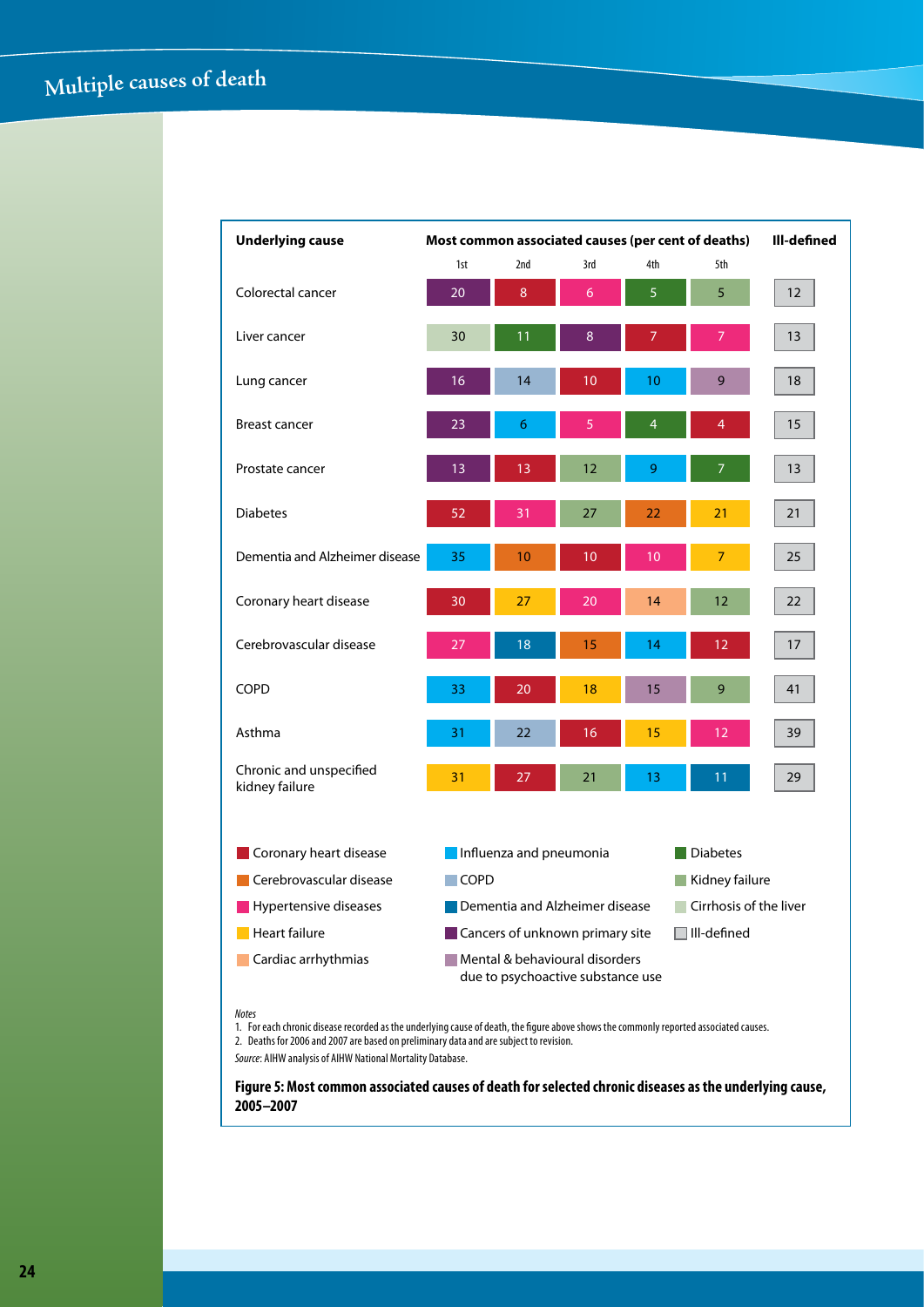#### *Deaths with chronic diseases as any cause of death*

The following analysis is based on deaths where the chronic diseases were coded as any cause type (that is, as the underlying or as an associated cause). For these deaths, the contribution of other causes of death (also coded to either the underlying or associated causes) is assessed. The most commonly occurring contributory causes with each of the selected chronic diseases are shown in Figure 6.

| <b>Reported as any cause</b>              |             |                         |                                                                     |                | Most common contributing causes (per cent of deaths) Ill-defined |    |
|-------------------------------------------|-------------|-------------------------|---------------------------------------------------------------------|----------------|------------------------------------------------------------------|----|
|                                           | 1st         | 2nd                     | 3rd                                                                 | 4th            | 5th                                                              |    |
| Colorectal cancer                         | 19          | 12                      | $\overline{7}$                                                      | $\overline{7}$ | 6                                                                | 14 |
| Liver cancer                              | 31          | 11                      | 8                                                                   | $\bf 8$        | $\overline{7}$                                                   | 14 |
| Lung cancer                               | 15          | 15                      | 11                                                                  | 10             | 9                                                                | 19 |
| <b>Breast cancer</b>                      | 20          | 10                      | $\overline{9}$                                                      | 7              | $\overline{7}$                                                   | 17 |
| Prostate cancer                           | 22          | 13                      | 12                                                                  | 10             | 10                                                               | 16 |
| <b>Diabetes</b>                           | 47          | 30                      | 21                                                                  | 21             | 20                                                               | 23 |
| Dementia and Alzheimer disease            | 25          | 24                      | 23                                                                  | 15             | 14                                                               | 24 |
| Coronary heart disease                    | 24          | 20                      | 16                                                                  | 15             | 13                                                               | 23 |
| Cerebrovascular disease                   | 25          | 24                      | 19                                                                  | 15             | 13                                                               | 19 |
| COPD                                      | 34          | 23                      | 21                                                                  | 13             | 12                                                               | 33 |
| Asthma                                    | 34          | 25                      | 23                                                                  | 18             | 16                                                               | 31 |
| Chronic and unspecified<br>kidney failure | 39          | 33                      | 20                                                                  | 17             | 12                                                               | 26 |
| Coronary heart disease                    |             | Influenza and pneumonia |                                                                     |                | <b>Diabetes</b>                                                  |    |
| Cerebrovascular disease                   | $\Box$ COPD |                         |                                                                     |                | Kidney failure                                                   |    |
| Hypertensive diseases                     |             |                         | Dementia and Alzheimer disease                                      |                | Cirrhosis of the liver                                           |    |
| Heart failure                             |             |                         | Cancers of unknown primary site                                     |                | $\Box$ III-defined                                               |    |
| Cardiac arrhythmias                       |             |                         | Mental & behavioural disorders<br>due to psychoactive substance use |                |                                                                  |    |

#### *Notes*

1. For each chronic disease recorded as either an underlying or associated cause of death, the figure shows the commonly reported contributing causes. 2. Deaths for 2006 and 2007 are based on preliminary data and are subject to revision.

*Source*: AIHW analysis of AIHW National Mortality Database.

**Figure 6: Most common contributing causes of death for selected chronic diseases reported as multiple causes, 2005–2007**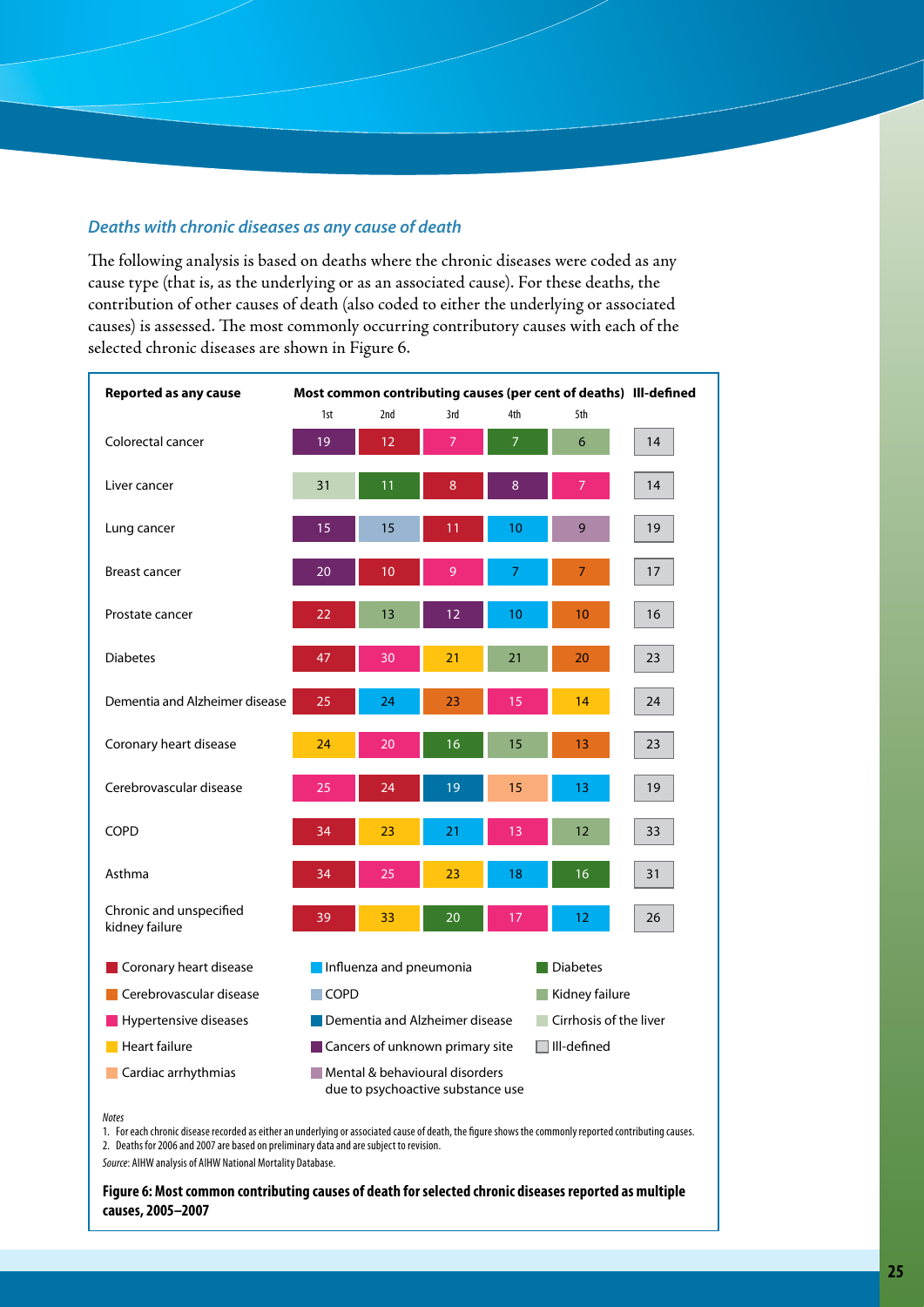For these chronic diseases as any type of cause (underlying or associated), the patterns of other diseases as contributing causes is similar to those for the chronic diseases as the underlying cause.

**Hypertensive diseases** featured as a leading contributor to deaths involving selected chronic diseases, in particular diabetes (30%), cerebrovascular diseases and asthma, (each 25%), CHD (20%) and chronic and unspecified kidney failure (17%).

**CHD** is a most frequently contributing condition in deaths for most of the chronic conditions reported here. It is indicated as contributing to 47% of deaths involving diabetes, 39% involving chronic and unspecified kidney failure and 34% of deaths involving each of COPD and asthma.

**Diabetes** was a common contributory cause, in particular for deaths involving chronic and unspecified kidney failure (20%), CHD (16%) and asthma (16%).

**Cerebrovascular diseases** commonly contributed to chronic disease deaths that also involved dementia and Alzheimer disease (23%), diabetes (20%) and CHD (13%).

#### **Age at death for selected chronic diseases**

Patterns of age at death were examined for any variation between deaths where the chronic disease was reported as the underlying cause or as an associated cause. The median age at death and the average number of causes reported on the death certificates for the reported chronic disease deaths, as both the underlying cause and associated cause, are shown in Table 5.

People dying with one of the selected cancers as the underlying cause were, on average younger than those who died with one of these cancers recorded as an associated cause (Table 5). The average age at death for people dying from the condition as an underlying cause was marginally higher for diabetes, dementia and Alzheimer disease, CHD, cerebrovascular disease, and chronic and unspecified kidney failure, although in these cases the age differences were smaller.

For all deaths where the chronic disease was reported as an associated cause, there were on average more causes reported on the death certificate compared with deaths where the chronic disease was reported as the underlying cause (Table 5).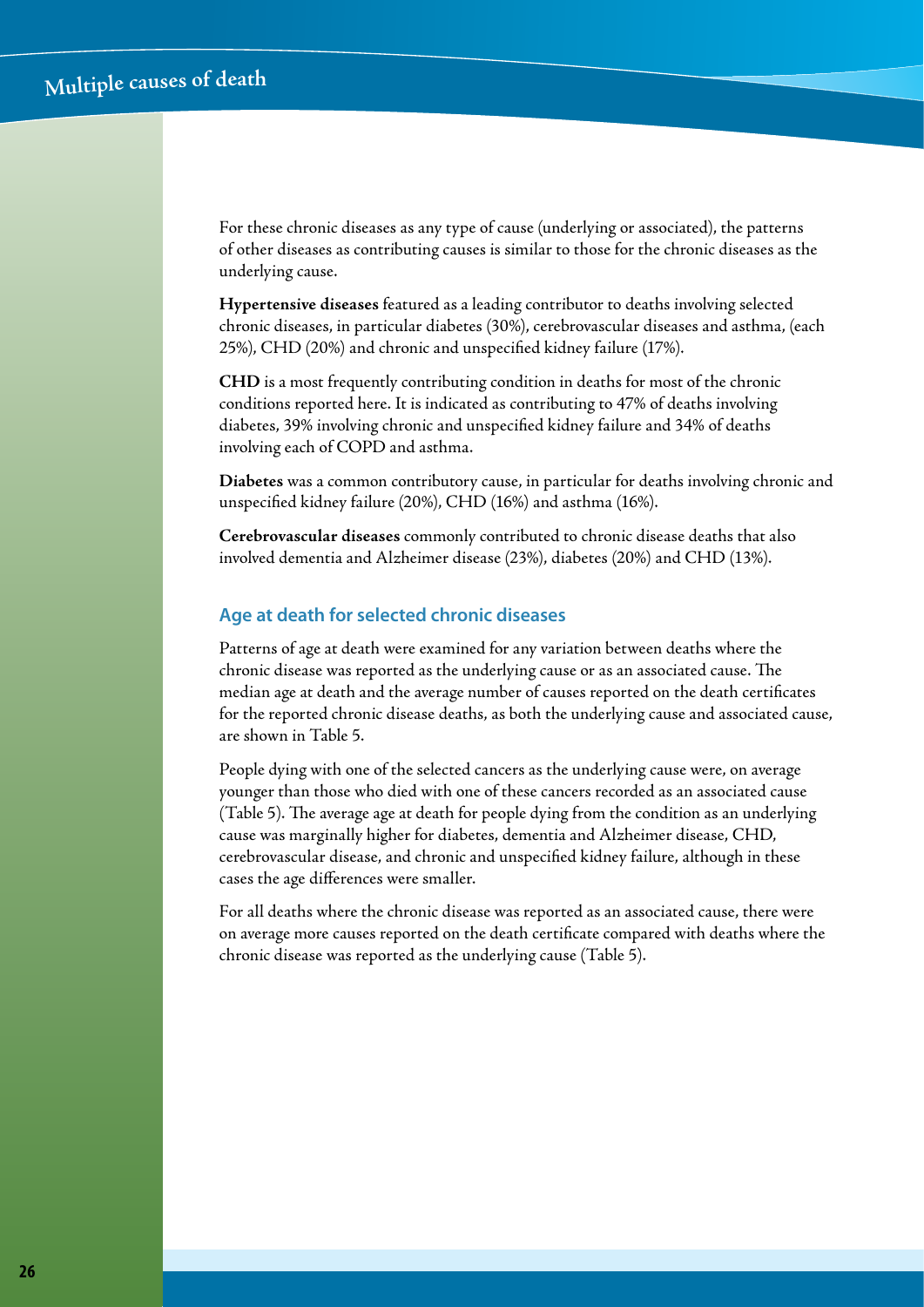|                                        | Chronic disease reported as the<br>underlying cause |                        |                                       | Chronic disease reported as an<br>associated cause |
|----------------------------------------|-----------------------------------------------------|------------------------|---------------------------------------|----------------------------------------------------|
| <b>Cause of death</b>                  | Average number of<br>causes per death               | Median age<br>at death | Average number of<br>causes per death | Median age at<br>death                             |
| Colorectal cancer                      | 2.4                                                 | 74                     | 4.7                                   | 81                                                 |
| Liver cancer                           | 2.7                                                 | 72                     | 4.7                                   | 73                                                 |
| Lung cancer                            | 2.5                                                 | 73                     | 4.3                                   | 77                                                 |
| <b>Breast cancer</b>                   | 2.3                                                 | 67                     | 4.5                                   | 83                                                 |
| Prostate cancer                        | 2.5                                                 | 80                     | 4.5                                   | 83                                                 |
| <b>Diabetes</b>                        | 4.3                                                 | 80                     | 4.7                                   | 79                                                 |
| Dementia and Alzheimer disease         | 2.9                                                 | 87                     | 4.1                                   | 86                                                 |
| Coronary heart disease                 | 3.5                                                 | 83                     | 4.4                                   | 82                                                 |
| Cerebrovascular disease                | 3.1                                                 | 84                     | 4.4                                   | 83                                                 |
| Asthma                                 | 3.6                                                 | 80                     | 4.5                                   | 80                                                 |
| <b>COPD</b>                            | 3.6                                                 | 79                     | 5.0                                   | 81                                                 |
| Chronic and unspecified kidney failure | 3.6                                                 | 84                     | 4.8                                   | 82                                                 |

**Table 5: Average number of causes reported and median age at death for deaths involving selected chronic diseases, reported as the underlying cause and as a multiple cause, 2007**

*Note:* Deaths for 2007 are based on preliminary data and are subject to revision.

*Source:* AIHW analysis of AIHW National Mortality Database.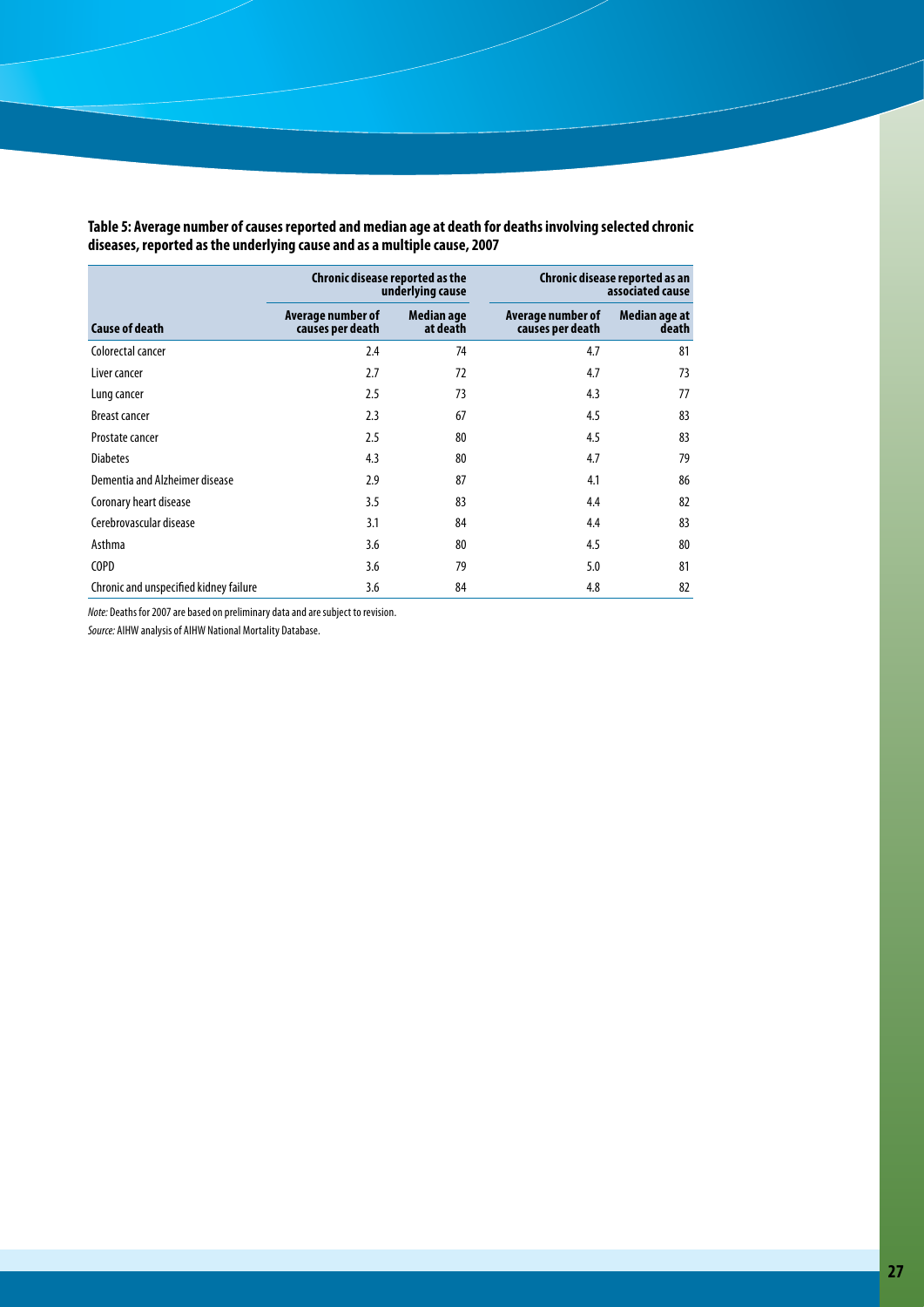## **4 Discussion**

The analyses presented here highlight the underestimation of the contribution that selected chronic diseases make to overall mortality when cause of death is described using the underlying cause only. This is particularly true for diabetes and chronic and unspecified kidney failure.

The analyses in this bulletin do not suggest that routine analyses of mortality (by underlying cause of death) should be replaced by those based on multiple causes of death. Rather, multiple cause analyses complement those using underlying cause only and provide useful additional information.

There is no standard method to analyse multiple causes of death. The analyses undertaken for this bulletin used specific disease categories. A multiple cause of death approach may be better suited using specific disease categories than for broad disease categories or all deaths. Patterns of commonly co-occurring conditions between, for example, cardiovascular diseases and all endocrine diseases do not offer the same value of insight as say between coronary heart disease and diabetes.

Multiple causes of death data can be useful for examining the quality of certification practices. Clinical accuracy and completeness of the clinical detail can be explored by using all the disease information provided in the death certificate. Assessment of the type and frequency of reporting non-specific and ill-defined causes can be used to target areas for improvement, for example, in the *Cause of death certification* booklets produced by the ABS to guide medical practitioners in completing death certificates. An analysis of the reporting practices of certifiers was not in the scope of this bulletin or any AIHW uses of the cause of death data.

Useful additional analyses using multiple causes of death include investigations at different broad age groups. For example, an account of the types of contributing causes of death among people of working age would enhance understanding of the burden of mortality as well as provide insight into emerging health trends in relation to co-morbidities among this population group.

The strength of the association between contributing causes of death can be calculated. These analyses can show whether a specific disease is more or less likely to contribute to deaths involving a disease of interest compared with another disease, or all other diseases. These sorts of analyses can be useful for guiding detailed epidemiological research, for example, to determine appropriate intervention points for the prevention of disease.

Despite the broader insight into patterns of mortality offered by the analyses provided in this bulletin, there are some data limitations. These include:

• Information from death certificates does not enable an understanding of the prevalence of co-morbidities in the population, only the diseases the person had that were instrumental in causing death.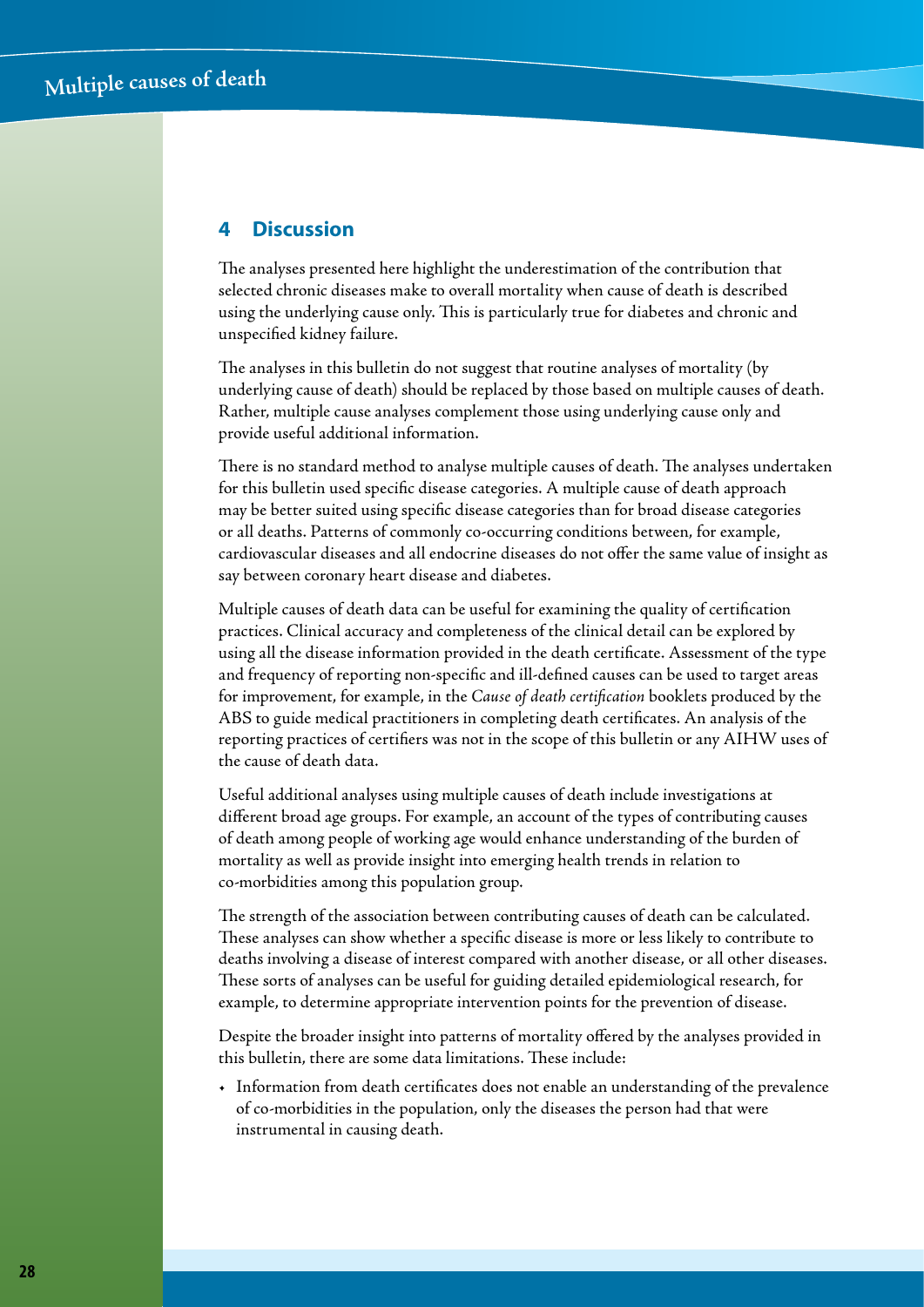- Certifiers' opinions of the cause of death can change over time according to new knowledge about conditions. For example, there is an increased recognition among certifiers of the risk that some chronic diseases contribute in the development of other conditions, such as diabetes being a risk factor for cardiovascular disease (Cheng et al. 2008). It is difficult to assess the propensity of certifiers to include all strongly suspected and commonly related conditions on the death certificate as compared with only including those that pathologically influenced the death.
- The mortality data available for monitoring and surveillance and statistical analysis rely on the diligence of certifiers to accurately and completely depict the conditions that were instrumental in causing the death; there are few evaluations available concerning the completeness and accuracy of death certification for Australian mortality data.
- Similarly, the introduction of, or changes to, existing policy can influence the information reported on death certificates. Changes in certification practices and to coding processes can influence the number and type of causes contributing to death (see the results section for example, of deaths involving dementia and Alzheimer disease). Variation in certification practices refers to changes in the way that a certifier documents the types of diseases that caused the death. It is difficult to evaluate these changes unless they result in measurable change to statistical patterns of causes of death.
- • Completeness of death certification can also affect the reporting of contributory causes. For example, analysis of people registered for treatment for chronic kidney disease has shown that the involvement of this disease in their death is not always recorded in the deaths data, despite the severity of the disease (AIHW 2011).
- • Patterns of mortality (based on both underlying and multiple cause of death data) can vary for many reasons, including changes to the coding system and coding instructions; changes in certification practices and awareness of associations between diseases; changes in policy, and of course, changes in the actual occurrence of the disease. Each of these aspects needs to be considered in analyses of multiple causes of death data to understand trends.
- Multiple causes of death data do not imply causality between conditions. Although the WHO-recommended format of the death certificate requires that the certifier indicate the duration of each reported condition for immediate, intervening and underlying causes, this information is not available in the coded data nor is it available for the causes on the death certificate that are considered to make a significant contribution to the death. Therefore only associations, rather than causal relationships, between different conditions can be examined.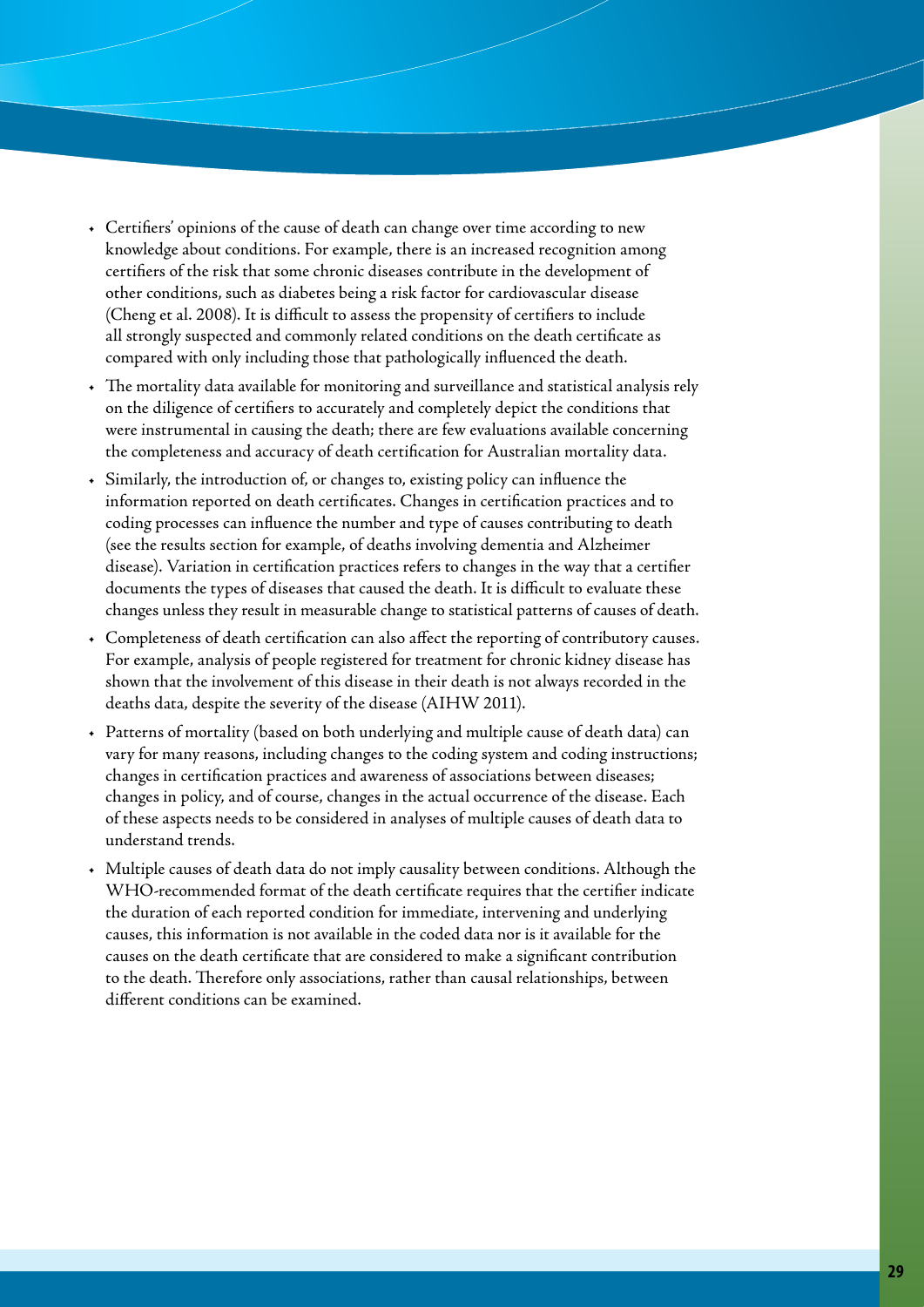## **5 Appendix**

## **ICD-10 chapter level groupings of causes of death**

In this bulletin patterns of multiple causes are described according to the broad-level classification of cause of death represented by ICD-10 chapters. A list of the ICD-10 chapters and the ICD-10 codes used for each chapter is presented in Table A1.

#### **Table A1: ICD-10 chapter level cause of death and ICD-10 codes**

| ICD-10 chapter level cause of death                                                             | <b>ICD-10 codes</b> |
|-------------------------------------------------------------------------------------------------|---------------------|
| Certain infectious and parasitic diseases                                                       | A00-B99             |
| Neoplasms <sup>(a)</sup>                                                                        | $COO - D48$         |
| Diseases of the blood & blood-forming organs & certain disorders involving the immune mechanism | $D50 - D89$         |
| Endocrine, nutritional and metabolic diseases                                                   | $E00 - E90$         |
| Mental and behavioural disorders                                                                | F00-F99             |
| Diseases of the nervous system                                                                  | $G00 - G99$         |
| Diseases of the eye and adnexa                                                                  | H00-H59             |
| Diseases of the ear and mastoid process                                                         | H60-H95             |
| Diseases of the circulatory system                                                              | $100 - 199$         |
| Diseases of the respiratory system                                                              | $JO0 - J99$         |
| Diseases of the digestive system                                                                | K00-K93             |
| Diseases of the skin and subcutaneous tissue                                                    | $L00 - L99$         |
| Diseases of the musculoskeletal system and connective tissue                                    | M00-M99             |
| Diseases of the genitourinary system                                                            | N00-N99             |
| Pregnancy, childbirth and the puerperium                                                        | $000 - 099$         |
| Certain conditions originating in the perinatal period                                          | P00-P96             |
| Congenital malformations, deformations and chromosomal abnormalities                            | $000 - 099$         |
| Symptoms, signs and abnormal clinical and laboratory findings, nec                              | R00-R99             |
| Injury, poisoning and certain other consequences of external causes                             | $SOO - T98$         |
| External causes of morbidity and mortality                                                      | $V01 - Y98$         |
| (a) Benign and malignant tumours. Referred to as cancers in this bulletin.                      |                     |

nec not elsewhere classified *Source:* WHO 2009.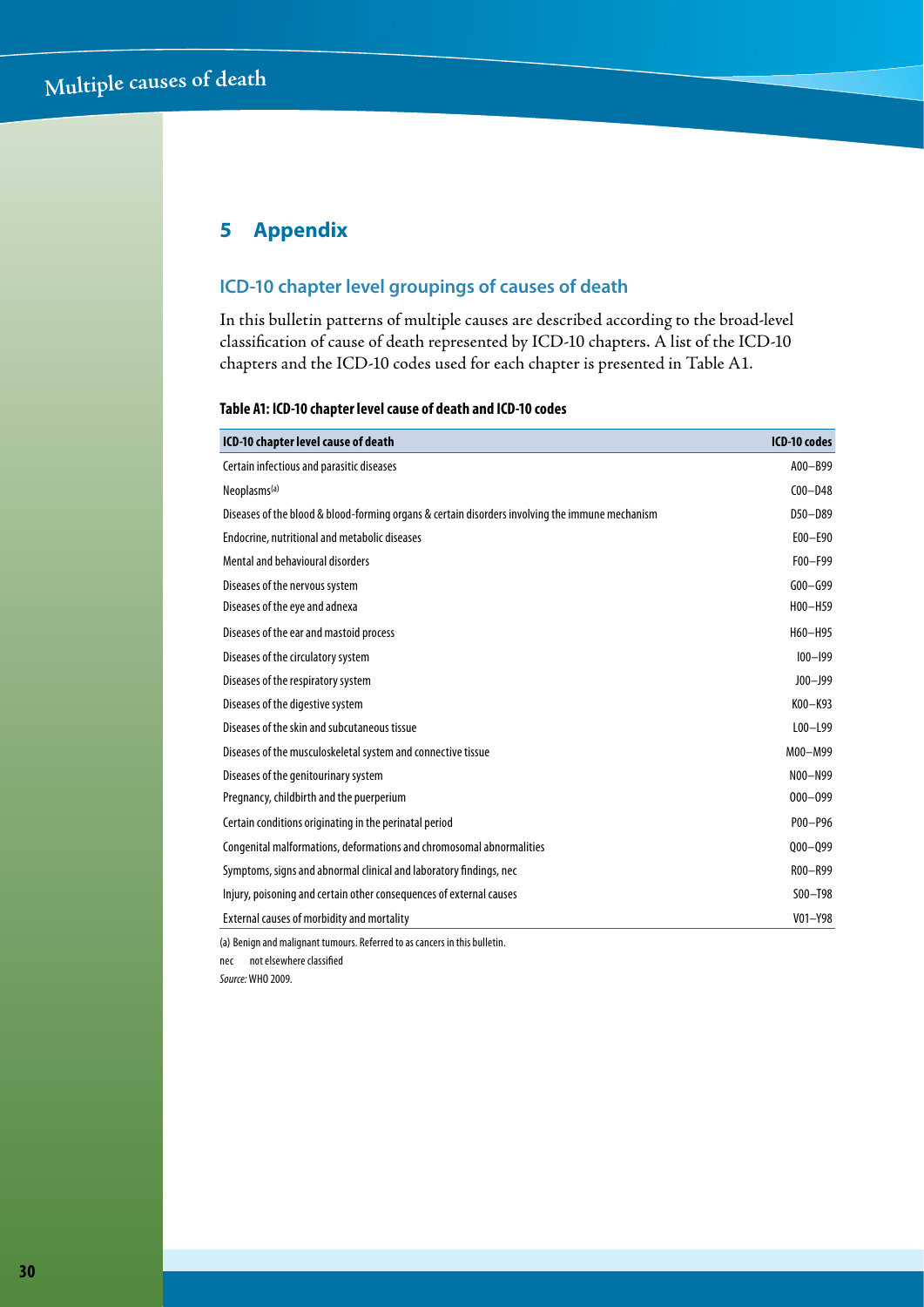#### **Deaths from selected chronic diseases**

The chronic diseases selected for analysis in this bulletin are those reported in the indicator for 'Deaths from leading chronic conditions' (AIHW 2009). Although these leading chronic conditions may not equate to the leading causes of death, this set of diseases reflects conditions that are currently the focus of health-related government agencies and researchers. The selected chronic disease causes of death and the codes used to indicate deaths from these conditions are presented in Table A2. Some modifications have been made for the purpose of this bulletin, namely, that all diabetes deaths are reported and that COPD deaths include deaths that were due to bronchitis not specified as acute or chronic.

#### **Table A2: Chronic disease causes of death and ICD-10 codes**

| <b>Chronic disease cause of death</b>     | ICD-10 codes    |
|-------------------------------------------|-----------------|
| Colorectal cancer                         | $C18 - C21$     |
| Liver cancer                              | C <sub>22</sub> |
| Lung cancer                               | $C33 - C34$     |
| <b>Breast cancer</b>                      | C50             |
| Prostate cancer                           | C61             |
| Diabetes <sup>(a)</sup>                   | $E10 - E14$     |
| Dementia and Alzheimer disease            | F00-F03, G30    |
| Coronary heart disease                    | $120 - 125$     |
| Cerebrovascular disease                   | $160 - 169$     |
| Chronic obstructive pulmonary disease(b)  | $J40 - J44$     |
| Asthma                                    | J45-J46         |
| Chronic and unspecified kidney failure(c) | N18-N19         |

(a) In this bulletin, deaths from all types of diabetes were assessed. This contrasts with using only Type 2 diabetes in the indicator for 'Deaths due to leading chronic diseases' (AIHW 2009).

(b) In this bulletin, deaths from chronic obstructive pulmonary disease (COPD) include deaths due to bronchitis, not specified as acute or chronic. In the indicator for 'Deaths due to leading chronic diseases' (AIHW 2009), COPD deaths exclude deaths due to deaths due to bronchitis, not specified as acute or chronic.

(c) End-stage renal failure is referred to as 'chronic and unspecified kidney failure' which includes end-stage renal failure; the ICD-10 codes are the same as those used in the indicator for 'Deaths due to leading chronic diseases' (AIHW 2009).

#### **Table A3: Ill-defined causes of death and ICD-10 codes**

| <b>Leading cause of death</b>                                                          | ICD-10 codes      |
|----------------------------------------------------------------------------------------|-------------------|
| Cardiac arrest, unspecified                                                            | 146.9             |
| Low blood pressure, unspecified                                                        | 195.9             |
| Other and unspecified disorders of circulatory system                                  | 199               |
| Acute respiratory failure, unspecified                                                 | J96.0             |
| Respiratory failure, unspecified                                                       | J96.9             |
| Respiratory failure of newborn                                                         | P <sub>28.5</sub> |
| Symptoms, signs and abnormal clinical and laboratory findings, nec (excludes R95 SIDS) | R00-R94, R96-R99  |
|                                                                                        |                   |

nec not elsewhere classified SIDS Sudden Infant Death Syndrome

*Source:* WHO 2009.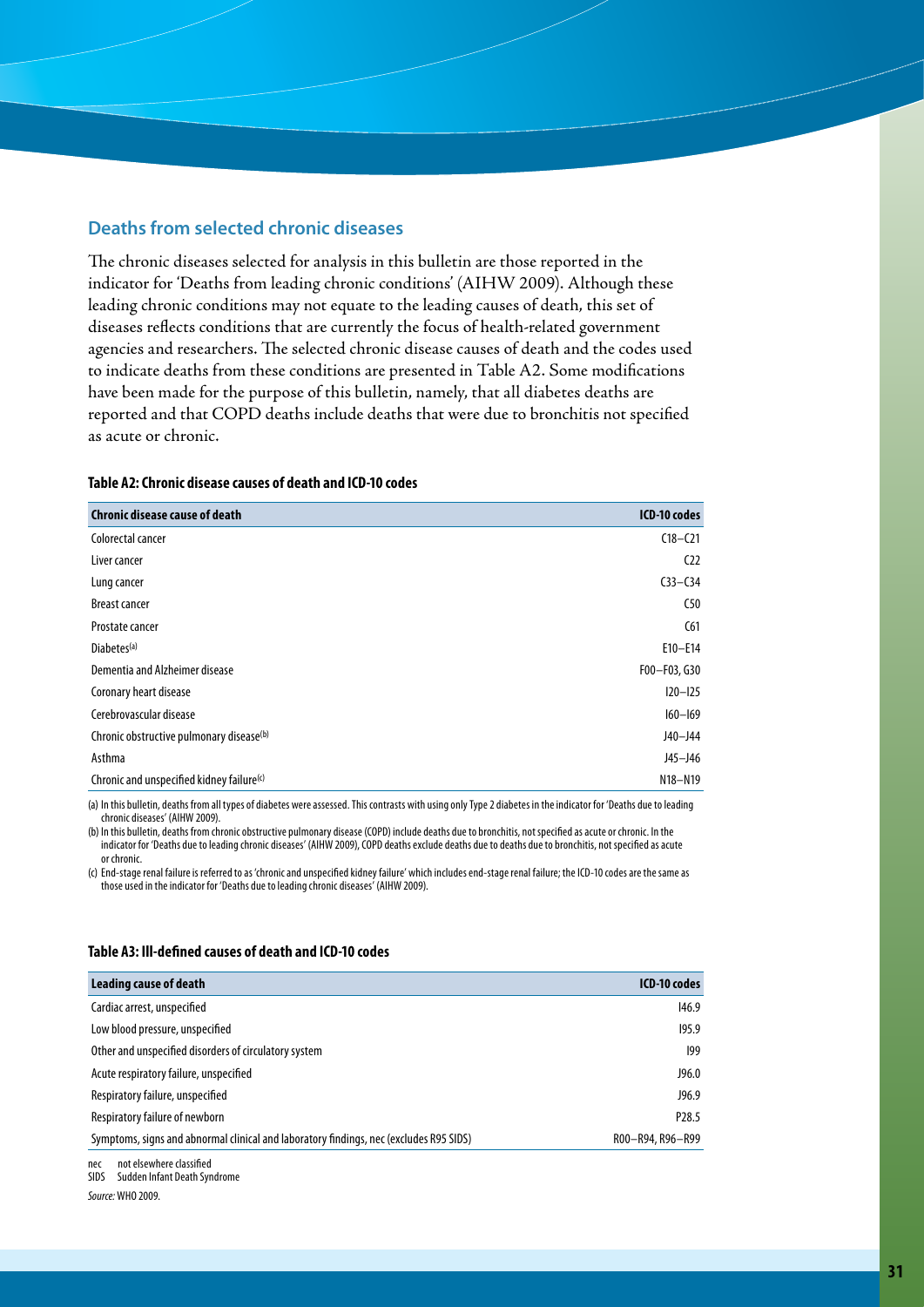#### **Table A4: ICD-10 codes for the most common causes of death(a) occurring with selected chronic disease causes of death**

| Cause of death                                                   | ICD-10 codes                                                         |
|------------------------------------------------------------------|----------------------------------------------------------------------|
| Cancers of unknown primary site                                  | C <sub>26</sub> , C <sub>39</sub> , C <sub>76</sub> -C <sub>80</sub> |
| Diabetes <sup>(b)</sup>                                          | $E10 - E14$                                                          |
| Dementia and Alzheimer disease                                   | F00-F03, G30                                                         |
| Mental & behavioural disorders due to psychoactive substance use | $F10-19$                                                             |
| Hypertensive diseases                                            | $110 - 115$                                                          |
| Coronary heart disease                                           | $120 - 125$                                                          |
| Cardiac arrhythmias                                              | $ 47 -  49 $                                                         |
| <b>Heart failure</b>                                             | $150 - 151$                                                          |
| Cerebrovascular disease                                          | $160 - 169$                                                          |
| Influenza and pneumonia                                          | $J09 - J18$                                                          |
| Chronic obstructive pulmonary disease <sup>(c)</sup>             | $J40 - J44$                                                          |
| Cirrhosis of the liver                                           | K70-K76                                                              |
| Kidney failure                                                   | N17-N19                                                              |

(a) The cause groups presented here are for the leading associated and leading multiple cause of death categories as shown in Figure 5 and Figure 6.

(b) In this bulletin, deaths from all types of diabetes were assessed. This contrasts with using only Type 2 diabetes in the indicator for 'Deaths due to leading (b) In this bulletin, deaths from all types of diabetes were chronic diseases' (AIHW 2009).

(c) In this bulletin, deaths from chronic obstructive pulmonary disease (COPD) include deaths due to bronchitis, not specified as acute or chronic. In the indicator for 'Deaths due to leading chronic diseases' (AIHW 2009), COPD deaths exclude deaths due to deaths due to bronchitis, not specified as acute or chronic.

*Source:* Leading cause of death tabulation based on Becker et al. 2006 and modified by AIHW for the Australian health context.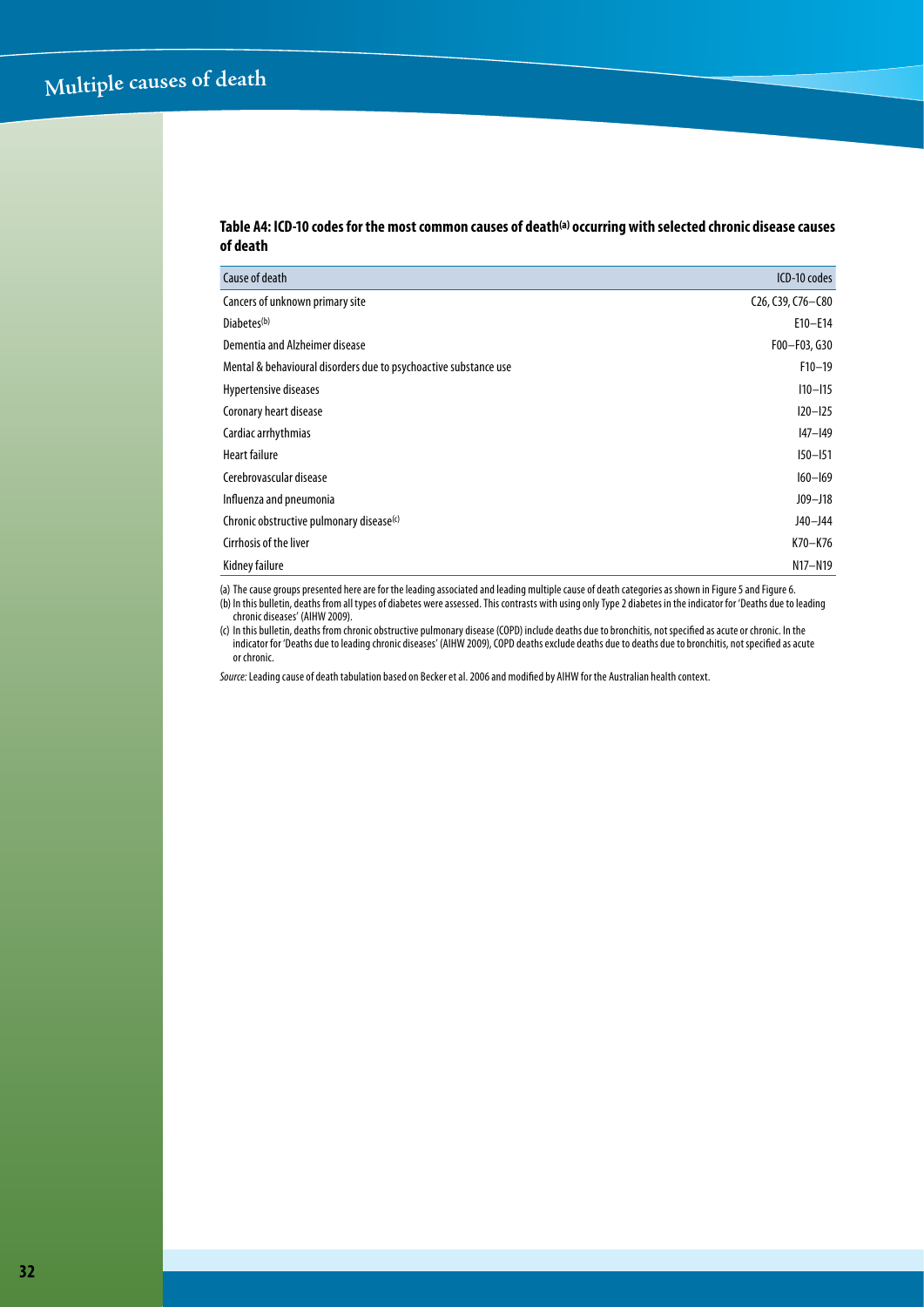## **References**

ABS (Australian Bureau of Statistics) 2008. Causes of death, 2006, Australia. ABS cat. no. 3303.0. Canberra: ABS.

ABS 2009. Experimental life tables for Aboriginal and Torres Strait Islander Australians, 2005-2007. ABS cat. no. 3302.0.55.003. Canberra: ABS.

ABS 2012. Causes of death, 2010, Australia. ABS cat. no. 3303.0. Canberra: ABS.

AIHW (Australian Institute of Health and Welfare) 2009. Key indicators of progress for chronic disease and associated determinants: technical report. Cat. no. PHE 114. Canberra: AIHW.

AIHW 2010. Australia's health 2010. Australia's health series no. 12. Cat. no. AUS 122. Canberra: AIHW.

AIHW 2011. End-stage kidney disease in Australia: total incidence, 2003–2007. Cat. no. PHE 143. Canberra: AIHW.

AIHW 2012. Australia's health 2012. Australia's health series no.13. Cat. no. AUS 156. Canberra: AIHW.

Becker R, Sivli J, Ma Fat D et al. 2006. A method for deriving leading causes of death. Bulletin of the World Health Organization 84: 297–304.

Cheng SW, Wingard DL, Kritz-Silverstein & Barrett-Connor E 2008. Sensitivity and specificity of death certificates for diabetes. Diabetes Care 31:2, 279–284.

Desequelles A, Salvatore MA, Frova LS et al. 2010. Revisiting the mortality of France and Italy with the multiple-cause-of-death approach. Demographic Research 23:771–806.

Gorina Y & Lentzner H 2008. Multiple causes of death in old age. Aging Trends No.9. Hyattsville, Maryland: National Center for Health Statistics.

Kreisfeld R & Harrison JE 2007. Use of multiple causes of death data for identifying and reporting injury mortality. Canberra: AIHW.

Redelings MD, Sorvillo F & Simon P 2006. A comparison of underlying cause and multiple causes of death. Epidemiology 17:100–103.

Redelings MD, Wise M & Sorvillo F 2007. Using multiple cause-of-death data to investigate associations and causality between conditions listed on the death certificate. American Journal of Epidemiology 166:104–108.

Smith Sehdev AE & Hutchins GM 2001. Problems with proper completion and accuracy of the cause-of-death statement. Archives of Internal Medicine 161:277–284.

Wilkins K, Wysocki M, Morin C & Wood P 1997. Multiple causes of death. Health reports: Autumn: 9 (2). Statistics Canada cat. no. 82-003-XPB. Ottawa: Statistics Canada.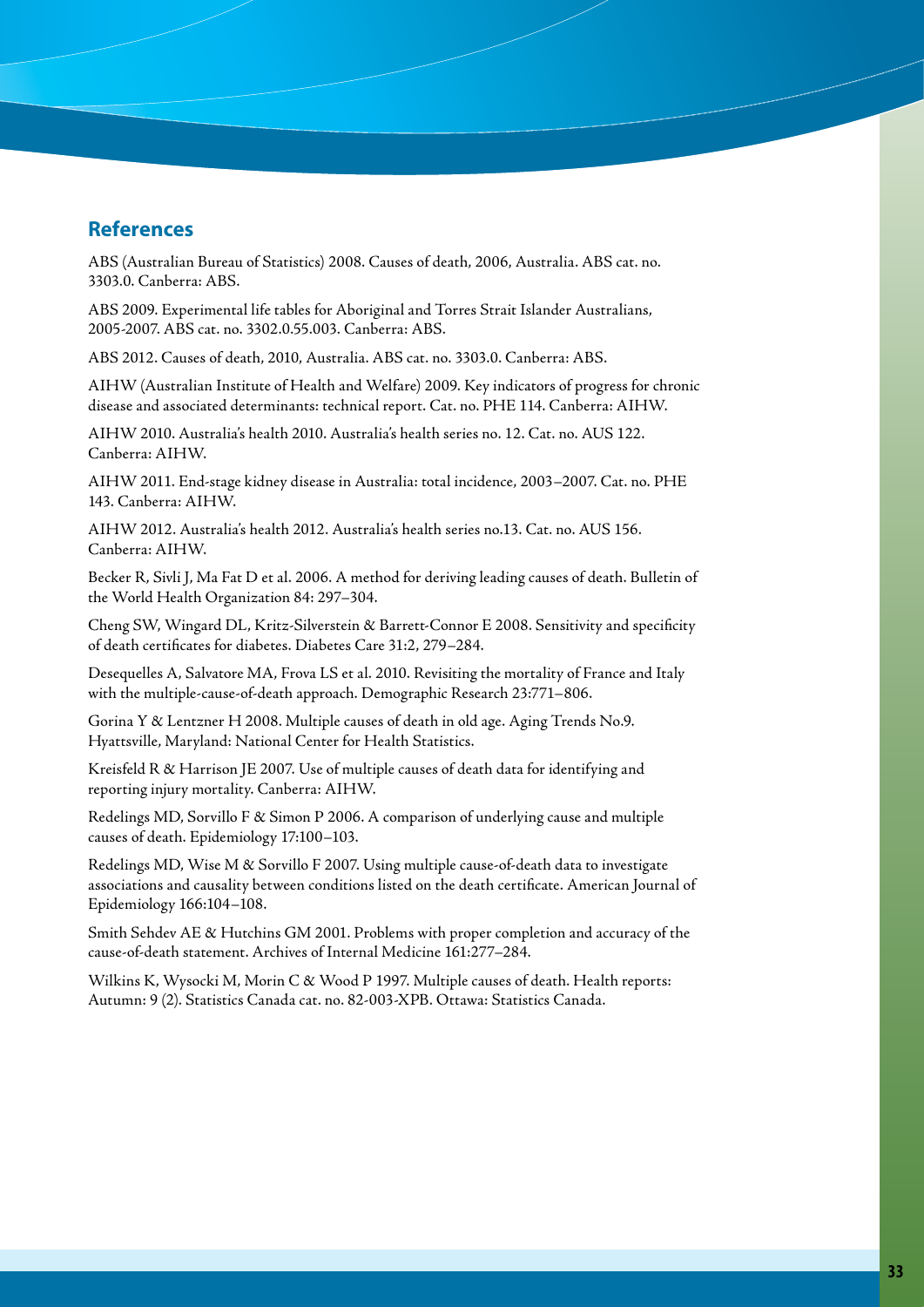## **List of tables**

| Table 1: | Number of deaths due to specified natural causes by underlying and multiple<br>causes, average number of causes contributing to deaths, total number of all<br>cause deaths and proportion of natural cause deaths, 1997-200712 |
|----------|---------------------------------------------------------------------------------------------------------------------------------------------------------------------------------------------------------------------------------|
| Table 2: | Summary of multiple causes of death for deaths due to natural causes, by<br>socioeconomic status (2007) of area of usual residence and by remoteness of                                                                         |
| Table 3: | Number and rates of deaths by underlying, associated and multiple causes<br>of death; and rate ratios for multiple to underlying causes of death, broad                                                                         |
| Table 4: | Number and rates of deaths by underlying, associated and multiples cause<br>of death; and rate ratios for multiple to underlying causes of death, selected                                                                      |
| Table 5: | Average number of causes reported and median age at death for deaths<br>involving selected chronic diseases, reported as the underlying cause and as a                                                                          |
|          |                                                                                                                                                                                                                                 |
|          |                                                                                                                                                                                                                                 |
|          |                                                                                                                                                                                                                                 |
|          | Table A4: ICD-10 codes for the most common causes of death occurring with selected                                                                                                                                              |

## **List of figures**

| Figure 1: Trends in the number of diseases contributing to deaths where the underlying                                                                           |
|------------------------------------------------------------------------------------------------------------------------------------------------------------------|
| Figure 2: Average number of diseases contributing to natural cause deaths, by age group                                                                          |
| Figure 3: Deaths by number of diseases contributing to natural cause deaths by                                                                                   |
| Figure 4: Age-standardised mortality rates (deaths per 100,000) for deaths due to<br>selected chronic diseases, as the underlying cause and associated causes of |
| Figure 5: Most common associated causes of death for selected chronic diseases as the                                                                            |
| Figure 6: Most common contributing causes of death for selected chronic diseases                                                                                 |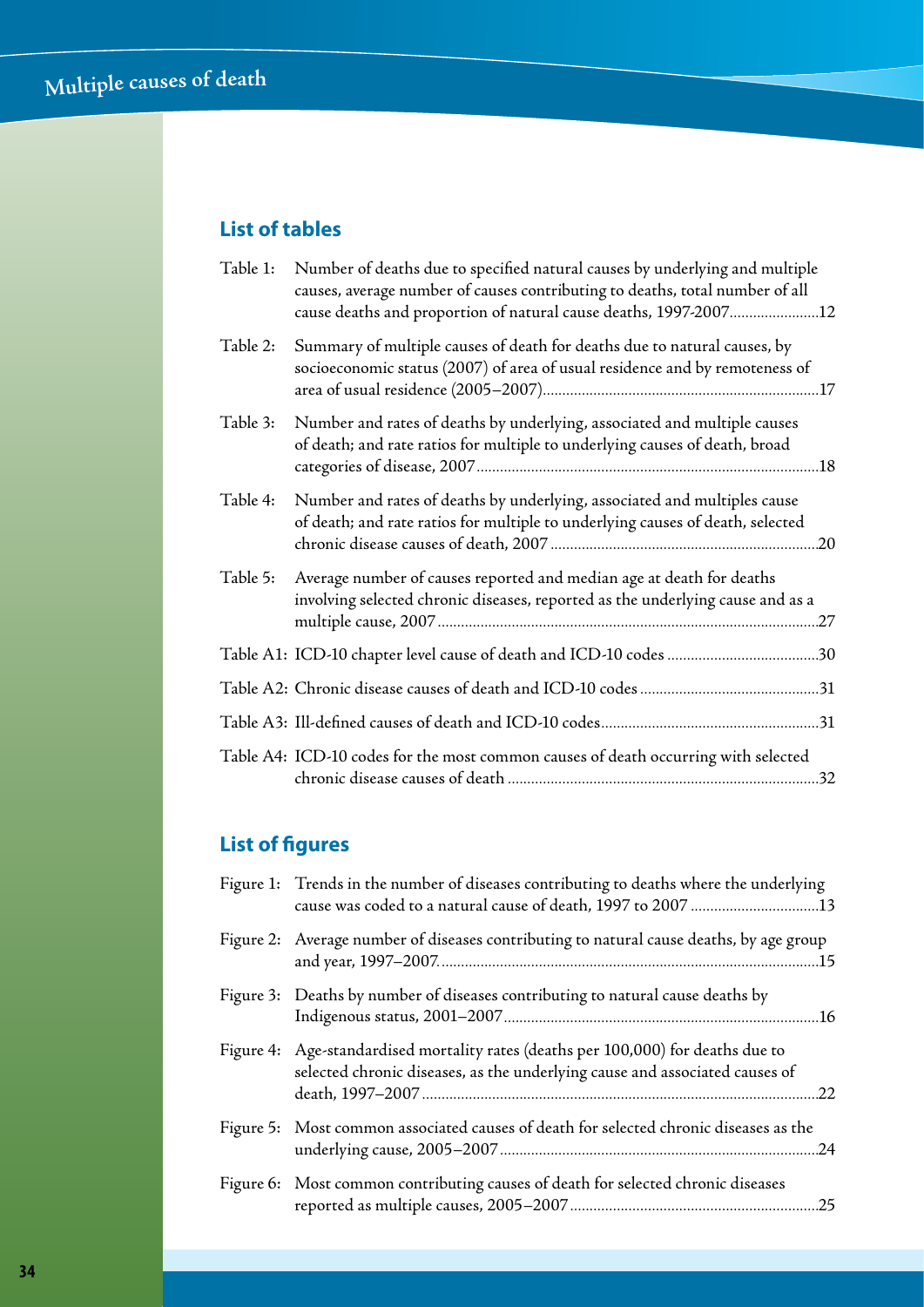## **List of boxes**

## **Related publications**

AIHW 2008. Diabetes: Australian facts 2008. Diabetes series no. 8. Cat. no. CVD 40. Canberra: AIHW.

AIHW 2009. An overview of chronic kidney disease in Australia, 2009. Cat. no. PHE 111. Canberra: AIHW.

AIHW 2010. Cardiovascular disease mortality: trends at different ages. Cardiovascular series no. 31. Cat. no.47. Canberra: AIHW.

AIHW 2011. A snapshot of osteoporosis in Australia 2011. Arthritis series no. 15. Cat. no. PHE 137. Canberra: AIHW.

AIHW 2011. Cardiovascular disease: Australian facts 2011. Cardiovascular disease series. Cat. no. CVD 53. Canberra: AIHW.